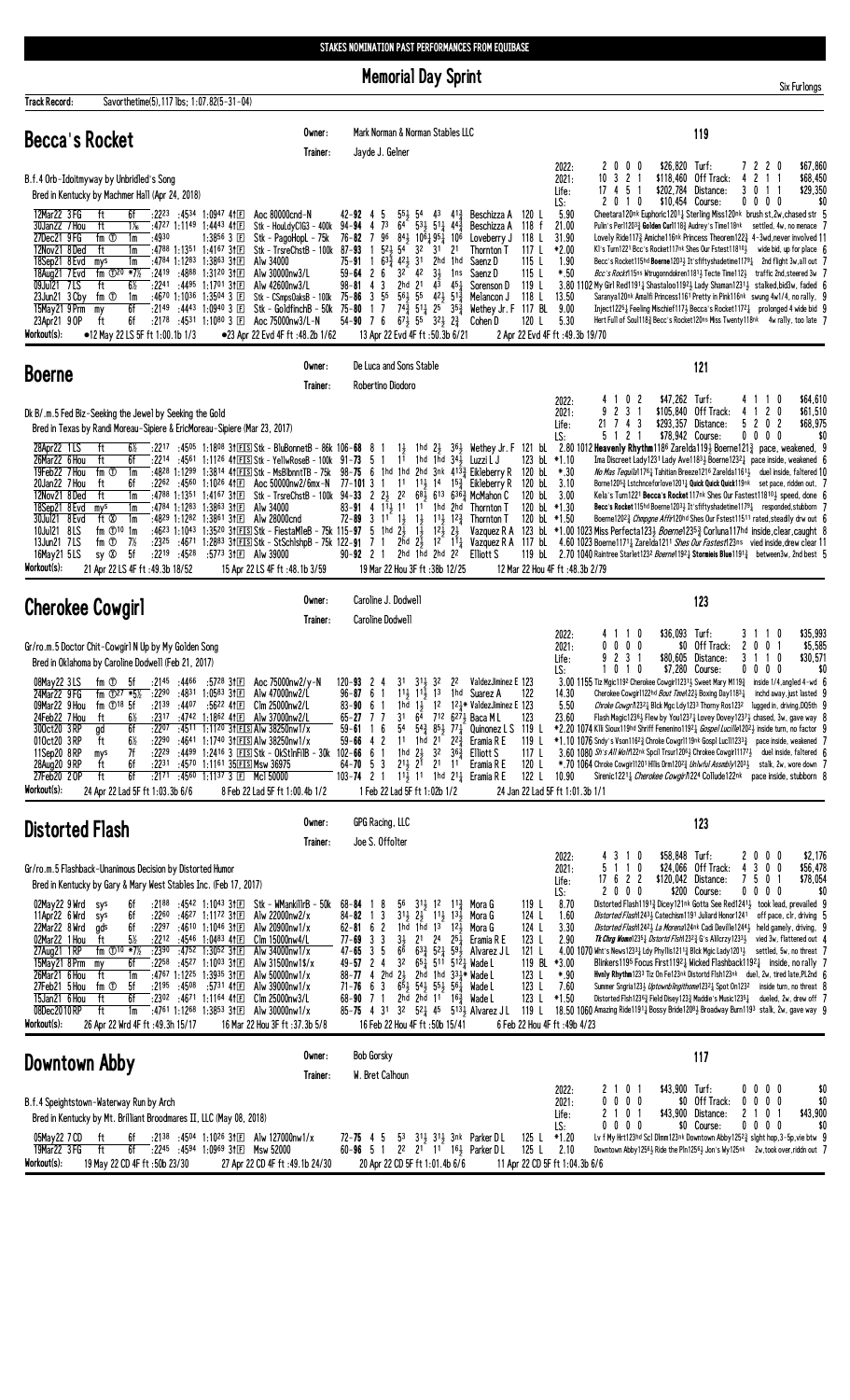| Golden Curl                                                                                                                                                                                                                                                                                                                                                                                                                                                                                                                                                                                                                                                                                                                                                                                                                                                                                                                                                                                                                                                                                                                                                                                                                                                                                                                                                                                                                                                                | Owner:<br>Trainer: | George A. Sharp<br>Shawn H. Davis                                                                                                                                                                                                                                                                                                                                                                                                                                                                                                                                                                                                                                                                                                                                                                                      |                                                                                                                                                                                                                                                                                          |                                                                                                                                                                                                                                                                                                  |                                                                                                                                                                                    | 119                                                                                                                                                                                                                                                                                                                                                                                                                                                                                                                                                                                                                                                                                                                                                                                                                                                                                                                                                                                                                                                                                                                                                                                                                                                                                                                                                                                                                      |
|----------------------------------------------------------------------------------------------------------------------------------------------------------------------------------------------------------------------------------------------------------------------------------------------------------------------------------------------------------------------------------------------------------------------------------------------------------------------------------------------------------------------------------------------------------------------------------------------------------------------------------------------------------------------------------------------------------------------------------------------------------------------------------------------------------------------------------------------------------------------------------------------------------------------------------------------------------------------------------------------------------------------------------------------------------------------------------------------------------------------------------------------------------------------------------------------------------------------------------------------------------------------------------------------------------------------------------------------------------------------------------------------------------------------------------------------------------------------------|--------------------|------------------------------------------------------------------------------------------------------------------------------------------------------------------------------------------------------------------------------------------------------------------------------------------------------------------------------------------------------------------------------------------------------------------------------------------------------------------------------------------------------------------------------------------------------------------------------------------------------------------------------------------------------------------------------------------------------------------------------------------------------------------------------------------------------------------------|------------------------------------------------------------------------------------------------------------------------------------------------------------------------------------------------------------------------------------------------------------------------------------------|--------------------------------------------------------------------------------------------------------------------------------------------------------------------------------------------------------------------------------------------------------------------------------------------------|------------------------------------------------------------------------------------------------------------------------------------------------------------------------------------|--------------------------------------------------------------------------------------------------------------------------------------------------------------------------------------------------------------------------------------------------------------------------------------------------------------------------------------------------------------------------------------------------------------------------------------------------------------------------------------------------------------------------------------------------------------------------------------------------------------------------------------------------------------------------------------------------------------------------------------------------------------------------------------------------------------------------------------------------------------------------------------------------------------------------------------------------------------------------------------------------------------------------------------------------------------------------------------------------------------------------------------------------------------------------------------------------------------------------------------------------------------------------------------------------------------------------------------------------------------------------------------------------------------------------|
| B.m.6 Curlin-Hailey d'Oro by Medaglia d'Oro<br>Bred in Kentucky by Stonestreet Thoroughbred Holdings LLC (Mar 12, 2016)                                                                                                                                                                                                                                                                                                                                                                                                                                                                                                                                                                                                                                                                                                                                                                                                                                                                                                                                                                                                                                                                                                                                                                                                                                                                                                                                                    |                    |                                                                                                                                                                                                                                                                                                                                                                                                                                                                                                                                                                                                                                                                                                                                                                                                                        |                                                                                                                                                                                                                                                                                          |                                                                                                                                                                                                                                                                                                  | 2022:<br>2021:<br>Life:<br>LS:                                                                                                                                                     | \$119,178<br>3010<br>\$82,989 Turf:<br>10 3 0 1<br>$2 \t1 \t0$<br>\$81,777<br>Off Track:<br>\$9,352<br>8<br>20<br>10<br>\$13,830<br>4 3 3<br>\$289,267 Distance:<br>21<br>2011<br>0<br>\$1,089 Course:<br>\$0<br>0<br>0<br>0000<br>-1                                                                                                                                                                                                                                                                                                                                                                                                                                                                                                                                                                                                                                                                                                                                                                                                                                                                                                                                                                                                                                                                                                                                                                                    |
| :4785 1:1141 1:3588 3111<br>Aoc 75000nw2/y-N<br>06May22 5LS<br>fm ①<br>1m<br>12Mar22 90P<br>ft<br>:4753 1:1220 1:4355 41 $E$<br>Stk - AzeriG2 - 350k<br>1‰<br>30Jan22 7 Hou<br>ft<br>1‰<br>:4727 1:1149 1:4443 411回<br>Stk - HouLdyCIG3 - 400k<br>11Dec21 5TP<br>ft $\otimes$<br>$1\%$<br>$:50^{46}$ 1:1384 1:4416 31 $E$<br>Stk - MyCharmerB - 100k<br>26Sep21 9RP<br>fm ①<br>$1\%$<br>:4868 1:1290 1:4251 3†国<br>14Aug21 4Dmr<br>fm $\mathbb{O}^{18}$ 1m<br>:4690 1:1163 1:3525 3111<br>Aoc 62500cnd<br>19Jun21 9 CD<br>fm ①<br>$1\%$<br>:4841 1:1263 1:4843 311日<br>Aoc 62500nw2\$/x-N<br>$5\%$<br>:2290 :4571 1:0213 3111<br>15May21 9 CD<br>fm ①<br>Aoc 62500nw2\$/x-N<br>:4744 1:1157 1:3712 4111<br>21Apr21 2 Kee<br>1m<br>C1m 40000-c<br>ad<br>Claimed by Sharp George A. from Hill, Jim and Susan for \$40,000, Lynch Brian A. - Trainer<br>12Feb21 9GP<br>:4805 1:1180 1:3485 41 E Aoc 62500 cnd-N<br>fm $\mathbb{O}^{48}$ 1m                                                                                                                                                                                                                                                                                                                                                                                                                                                                                                                                    |                    | 88–85 6 11 11 11 11 2hd 56 Eramia R E<br>2 <sup>1</sup><br>$82 - 70$ 7 21<br>2 <sup>1</sup><br>99-95 6 21<br>$2\frac{1}{2}$<br>2 <sup>1</sup><br>$55 - 89$ 8<br>$2^{1}$<br>Stk - RicksMemB - 75k 80-93 3 21<br>75<br>$100 - 105$ 8 64<br>105-91 5 11 11 11 2hd $65\frac{1}{2}$<br>$28 - 79$ 2 9 $95\frac{1}{2}$ $95\frac{1}{2}$ $96\frac{3}{4}$ $87\frac{3}{4}$<br>$72 - 84$ 1 2 <sup>1</sup> 1 <sup>1</sup> 1 <sup>2</sup> 2 <sup>1</sup> <sup>1</sup><br>77-87 11 2 <sup>1</sup> 2 <sup>1</sup> 2 <sup>1</sup> 2 <sup>2</sup> 2 <sup>2</sup> <sup>2</sup> 4 <sup>4</sup> <sup>1</sup> Prado E S                                                                                                                                                                                                                      | 311 718 619<br>$2^{1}$<br>2hd $2^{3}\frac{3}{4}$<br>2 <sup>1</sup><br>$3^2\frac{1}{2}$ 47 $\frac{1}{4}$<br>$2\frac{1}{2}$<br>$1\frac{1}{2}$ $1\frac{1}{2}$<br>$8\overline{4}$ $\overline{5}$ $\overline{4}$ $\overline{1}$ $\overline{4}$                                                | 120 L<br>119 L<br>Cabrera D<br>Gaffalione T 118<br>124 f<br>Machado L<br>117 L<br>Cabrera D<br>1155 L<br>Pyfer J<br>122 L<br>Arrieta F<br>Van Dyke D<br>121 L<br>Beschizza A<br>118 L                                                                                                            | 50.80<br>12.90<br>36.80<br>24.60<br>33.00<br>18.70<br>$*1.50$<br>118 L 24.20                                                                                                       | 2.60 1077 Shirly's Tmple1233 No Ms Tequil1233 Islnd Hidewy1233 dueled, 1/4, faded late 7<br>Ce Ce117 <sub>3</sub> Pauline's Pear/1241 Shedaresthedevil1192 <sub>3</sub> prompted, gave way 7<br>Puline's Per11203 $\frac{3}{4}$ Golden Curl118 $\frac{3}{4}$ Audrey's Time118 <sup>nk</sup> stalk 2w, bid, 2nd best 7<br>Breeze Rider1244 $\frac{3}{4}$ Good Fight1201 $\frac{1}{4}$ Fate Factor1201 $\frac{1}{4}$ pressed 3/4 wilted 10<br>*2.20 1075 Golden Curl117½ Vlentines Dy117 <sup>nk</sup> <i>Island Hideaway</i> 17 <sup>2</sup> $\frac{1}{4}$ stalked, 2w, driving, 8<br>Quiet Secretry120nk She's So Specil1201 Querelle120ns 3wd into str, missd 3rd 9<br>Witez122 $\frac{3}{4}$ Take Charge Ro1242 $\frac{1}{2}$ Stand Tall1221 $\frac{3}{4}$ ins, outkickd 1/8, wknd 10<br>Lady of Luxury12133 Sara Sea121ns <i>Violenza</i> 1213 ▶ slow st, 3p turn, 6w upr 9<br>Rsurrction Rod11811, Golden Curl11831, Yes I'm Evil1201 drew clear str, yielded 4<br>Miss Teheran1181 Jezebel's Kitten1181 In a Hurry1182 $\frac{1}{4}$ prompt 4-3p1st, faded 12                                                                                                                                                                                                                                                                                                                                                       |
| Workout(s):<br>22 Apr 22 LS 5F ft 1:02.0b 7/24<br>29 Apr 22 LS 4F ft :47.4b 4/47                                                                                                                                                                                                                                                                                                                                                                                                                                                                                                                                                                                                                                                                                                                                                                                                                                                                                                                                                                                                                                                                                                                                                                                                                                                                                                                                                                                           |                    | 4 Mar 22 Hou 4F ft : 48.3b 4/45                                                                                                                                                                                                                                                                                                                                                                                                                                                                                                                                                                                                                                                                                                                                                                                        |                                                                                                                                                                                                                                                                                          |                                                                                                                                                                                                                                                                                                  | ●23 Feb 22 Hou 5F ft 1:00.2b 1/11                                                                                                                                                  |                                                                                                                                                                                                                                                                                                                                                                                                                                                                                                                                                                                                                                                                                                                                                                                                                                                                                                                                                                                                                                                                                                                                                                                                                                                                                                                                                                                                                          |
| Heavenly Rhythm                                                                                                                                                                                                                                                                                                                                                                                                                                                                                                                                                                                                                                                                                                                                                                                                                                                                                                                                                                                                                                                                                                                                                                                                                                                                                                                                                                                                                                                            | Owner:<br>Trainer: | Century Acres Farm<br>Tina Rena Hurley                                                                                                                                                                                                                                                                                                                                                                                                                                                                                                                                                                                                                                                                                                                                                                                 |                                                                                                                                                                                                                                                                                          |                                                                                                                                                                                                                                                                                                  | 2022:                                                                                                                                                                              | 123<br>$0\quad 0$<br>\$50,631 Turf:<br>0 <sub>0</sub><br>\$1,100<br>20                                                                                                                                                                                                                                                                                                                                                                                                                                                                                                                                                                                                                                                                                                                                                                                                                                                                                                                                                                                                                                                                                                                                                                                                                                                                                                                                                   |
| B.m.5 Congaree-Rockintotherhythm by Broad Brush<br>Bred in Texas by Century Acres Farm, LLC (Mar 09, 2017)<br>$6\%$<br>28Apr22 1LS<br>ft<br>:2217 :4505 1:1808 31 E Stk - BluBonnet B - 86k<br>:4676 1:1113 1:3694 41 SStk - StarOfTex - 100k 96-85 9 853 84<br>26Mar22 9 Hou<br>ft<br>1m<br>16Feb22 6 Hou<br>ft<br>1‰<br>$:4906$ 1:1355 1:4596 41<br>Aoc 30000nw2/x-N<br>31Jul21 6 Mth<br>ft<br>:4716 1:1172 1:3677 311回<br>Aoc 25000nw2/x-N<br>1m<br>20Jun21 4LS<br>ft<br>7f<br>:2334 :4632 1:2429 31 El Alw 42600cnd<br>08May21 9LS<br>fm ①<br>:4779 1:1102 1:3520 31 E Alw 39000<br>1m<br>$6\%$<br>ft<br>:2281 :4481 1:1611 31 ELS Stk - BluBonnetB - 75k<br>22Apr21 1LS<br>26Mar21 6 Hou<br>ft<br>1m<br>:4767 1:1225 1:3935 31 $E$ Alw 50000nw1/x<br>10Mar21 6 Hou<br>ft<br>:4786 1:1332 1:3916 41E Alw 45000nw3/L<br>1m<br>:4809 1:1259 1:3804 41 ELSI Stk - MsBlbnntTB - 75k 82-70 11 72 $\frac{3}{2}$ 63 $\frac{3}{2}$ 64 $\frac{1}{4}$ 910 913 Landeros B C 120 bf 22.90<br>27Feb21 7 Hou<br>fm ①<br>1m<br>Workout(s):<br>14 May 22 LS 4F ft: 48.3b 4/40<br>22 Apr 22 LS 3F ft :36.2b 3/38                                                                                                                                                                                                                                                                                                                                                                        |                    | 66-82 98<br>86<br>84-83 4 4 <sup>2</sup> 4 <sup>2</sup> 6 <sup>2</sup> 7 <sup>5</sup> 7 <sup>5</sup> 5 <sup>7</sup> 142 <sup>3</sup> Landeros B C 121 bfL 19.60<br>$3\;\;43\frac{1}{2}\;\;44$<br>$62 - 89$<br>76<br>40-71 5 4<br>$35\frac{1}{2}$ $3\frac{1}{2}$<br>88-87<br>7<br>$55 - 76$ 5<br>$57 - 83$<br>$\overline{1}$<br>$64 - 52 = 6$<br>•16 Apr 22 LS 4F ft :47.1b 1/109                                                                                                                                                                                                                                                                                                                                                                                                                                       | $83\frac{3}{4}$ 1, 16<br>$42^{\circ}$<br>$3^{2}$ 641 65<br>$66\frac{1}{2}$ $69\frac{1}{2}$ $67\frac{3}{4}$ $51\frac{1}{4}$ 13                                                                                                                                                            | Mora G<br>$5^{2}$ $\frac{1}{4}$ $6^{3}$ $\frac{3}{4}$ $6^{8}$ $\frac{3}{4}$ Landeros B C 120 bfL 42.80<br>$2^2$ $2^2$ Corrales G<br>Laviolette S 123 bfL 4.70<br>76 88 88 88 713 724 Landeros B C 121 bf 34.20                                                                                   | 2021:<br>Life:<br>LS:<br>120 bfL 2.30<br>19 Mar 22 Hou 6F ft 1:15.4b 2/3                                                                                                           | 3 1 0<br>\$94,064 Off Track:<br>1100<br>\$22,140<br>9<br>\$145,869 Distance:<br>2 2 0 0<br>\$43,380<br>14<br>4 1 0<br>100<br>\$55,744 Course:<br>$0\,0\,0\,0$<br>5<br>\$0<br>118 bfL 7.80 1252 Heavenly Rhythm118 <sup>6</sup> ZareIda119 $\frac{1}{2}$ Boerne121 $\frac{3}{4}$ angId 5-6 wd, drove cIr 9<br>Gold Pilot118nk Algebra12333 Picknngrinn118nk settled, 3w, no menace 9<br>Bandit Swanson11921 Aktulgali119nk Honoring Major12133 inside, no menace 8<br>Violnt Trick120 <sup>2</sup> $\frac{3}{4}$ Hevenly Rhythm120 <sup>4</sup> $\frac{3}{4}$ Rein L Kelsy120 <sup>1</sup> $\frac{3}{4}$ rallied, second best 6<br>$56\frac{1}{2}$ 410 410 $\frac{3}{4}$ Landeros B C 123 bfl 18.00 1225 Canadian Ginger1239 $\frac{3}{4}$ Lady Shaman119nk Texas Rain119 $\frac{3}{4}$ 5w5/8,4w1/4,no rally 7<br>Landeros B C 119 bfl 16.80 1232 Curlin's Journey 12131 Our Iris Rose1192 Brndons Babe123hd bid 4 wide, empty 7<br>7 641 661 57 410 Landeros B C 123 bfl. 33.30 1211 Shes Our Fastest1188 ZareIda11713 Ima Discreet Lady1233 came 6w, by faders 8<br>Hevenly Rhythm1233 Tiz One Fee123nk Distorted Flash123nk rallied, 5w, driving 6<br><b>Our Iris Rose</b> 1217 $\frac{3}{4}$ Cly's Moon Stone 119 $\frac{1}{4}$ Amzing Ride 119 <sup>2</sup> unhurried, no threat 8<br><i>Ima Discreet Lady</i> 120 <sup>4</sup> > Miss Perfecta 118 <sup>3</sup> No Mas Tequila 117 <sup>1</sup> 3 wide, faltered 12 |
| <b>Joyful Cadence</b>                                                                                                                                                                                                                                                                                                                                                                                                                                                                                                                                                                                                                                                                                                                                                                                                                                                                                                                                                                                                                                                                                                                                                                                                                                                                                                                                                                                                                                                      | Owner:             | <b>WSS Racing, LLC</b>                                                                                                                                                                                                                                                                                                                                                                                                                                                                                                                                                                                                                                                                                                                                                                                                 |                                                                                                                                                                                                                                                                                          |                                                                                                                                                                                                                                                                                                  |                                                                                                                                                                                    | 123                                                                                                                                                                                                                                                                                                                                                                                                                                                                                                                                                                                                                                                                                                                                                                                                                                                                                                                                                                                                                                                                                                                                                                                                                                                                                                                                                                                                                      |
| B.f.4 Runhappy-Arabian Song by Forestry<br>Bred in Kentucky by Scott Pierce & Debbie Pierce (Apr 30, 2018)<br>6f<br>:2164<br>30Apr22 4 OP<br>:4501 1:1029 41 $E$<br>Aoc 75000cnd-N<br>ft<br>20Mar22 4 OP<br>ft<br>6f<br>:2214<br>:4526 1:0975 411回<br>Aoc 62500nw2\$/x-N                                                                                                                                                                                                                                                                                                                                                                                                                                                                                                                                                                                                                                                                                                                                                                                                                                                                                                                                                                                                                                                                                                                                                                                                   | Trainer:           | John Alexander Ortiz<br>$105 - 90$ 3 2<br>$78 - 100$ 1 2                                                                                                                                                                                                                                                                                                                                                                                                                                                                                                                                                                                                                                                                                                                                                               | $41\frac{1}{2}$ 3nk $2^3$ $3^4\frac{1}{2}$ Esquivel E<br>$21$ 2hd $11$ 1 <sup>3</sup> Cabrera D                                                                                                                                                                                          |                                                                                                                                                                                                                                                                                                  | 2022:<br>2021:<br>Life:<br>LS:<br>124 hL $*1.60$<br>124 hL *1.20                                                                                                                   | 0 <sub>1</sub><br>$$135,000$ Turf:<br>$0\quad 0$<br>\$0<br>32<br>$0\quad 0$<br>1 1 2<br>\$117,967 Off Track:<br>$0\quad0$<br>$0\quad 0$<br>\$0<br>6<br>\$252,967 Distance:<br>3 1 3<br>7 3 1 3<br>\$251,600<br>0000<br>\$0 Course:<br>$0\,0\,0\,0$<br>\$0<br>Southrn Gryc12421 Joy's Rockt11821 Joyful Cdence1244 closer 3w, flattened 6<br>Joyful Cdnc1243 Southrn Gryc1182 Prfect Hppiness11821 >bid btwn turn, drft, clr 6                                                                                                                                                                                                                                                                                                                                                                                                                                                                                                                                                                                                                                                                                                                                                                                                                                                                                                                                                                                            |
| 12Feb22 9 OP<br>ft<br>6f<br>:2279<br>:4672 1:1083 411回<br>Alw 100000nw1\$/x<br>:2203<br>ft<br>6f<br>:4546 1:1058 311回<br>31Dec21 9 OP<br>Alw 100000nw1\$/x<br>ft<br>7f<br>:4497 1:2250 3 $E$ Aoc 75000nw1/x-N<br>12Jun21 8 CD<br>:2241<br>14May 2110 Pim<br>6f<br>:2288<br>:4580 1:1053 3 $E$<br>Stk - MsPreknsG3 - 150k<br>ft<br>ft<br>:2163<br>:4512 1:1054 3 国<br>03Apr21 6 OP<br>6f<br>Stk - Purp1MrtnL - 200k<br>6f<br>:2243<br>:4576 1:0995 3111<br>04Mar21 70P<br>Msw 86000<br>ft<br>$6\frac{1}{2}$<br>15Jan21 4TP<br>ft $\otimes$<br>:2292 :4551 1:1753 3 $E$<br>Msw 32000<br>Workout(s):<br>16 May 22 CD 4F ft: 49.1b 21/38<br>24 Apr 22 OP 4F ft: 49.1b 11/50                                                                                                                                                                                                                                                                                                                                                                                                                                                                                                                                                                                                                                                                                                                                                                                                    |                    | 11<br>$67 - 93$ 2 1<br>$80 - 84$ 9 2<br>80-82 9 2 43 $3^{1}$ 31 $5^{5}$ Saez G<br>$85 - 88$ 8<br>-1<br>$94 - 87$ 5 2<br>$4^{11}$ 3 <sup>1</sup><br>$66 - 92$ 4 2<br>$2\frac{1}{2}$<br>$86 - 59$ 3 6<br>10 Apr 22 OP 5F ft 1:01.2b 15/37                                                                                                                                                                                                                                                                                                                                                                                                                                                                                                                                                                                | $1\frac{1}{2}$<br>$3^{11}$ $3^{1}$ $3^{1}$ $3^{1}$ $3^{1}$<br>$42\frac{1}{4}$ $31\frac{1}{2}$ $2\frac{1}{2}$<br>$3\frac{1}{2}$<br>$2\frac{1}{2}$<br>$1\frac{1}{2}$ $14\frac{1}{2}$ $18\frac{3}{4}$ Morales J<br>$3\frac{1}{2}$ $2\frac{1}{2}$ $32\frac{1}{2}$ $712\frac{1}{2}$ Jimenez A | $1^{\overline{3}}$ 1hd Cabrera D<br>Gutierrez R<br>3hd Ortiz, Jr. I<br>120 h<br>117 hL<br>Cabrera D<br>1155 hL<br>120 h                                                                                                                                                                          | 120 hL *1.30<br>118 hL $*2.00$<br>118 hL $*1.20$<br>3.60<br>2.80<br>2.20<br>15.70<br>1 Apr 22 OP 4F ft :47.3b 7/65                                                                 | Joyful Cdence120hd Phroh's Hert12041 Kboom Bby11511 pace inside, held late 10<br>Melting Snow122½ Kaboom Baby1181½ Joyful Cadence1181½ 3w, no match top 2 12<br>Malloy11834 Sianara122hd Fabricate118nk stalked 2wd btw, faded 10<br>Red Ghost120ns <i>Euphoric</i> 120hd Joyful Cadence120 <sup>3</sup> >bobbld, 3-5w, bid, hung 8<br>Abrogate122} Joyful Cadence117} Windmil11221} pressed4w3/8, not enuf 5<br>Joyful Cdnc11583 Music App1207 She's Xtremely Hot1262 rail, shook clr, driving 8<br>Twenty Carat120nk Wait for Nairobi12023 On Cue12061 rushed inside, stopped 12                                                                                                                                                                                                                                                                                                                                                                                                                                                                                                                                                                                                                                                                                                                                                                                                                                       |
| <b>Kalypso</b>                                                                                                                                                                                                                                                                                                                                                                                                                                                                                                                                                                                                                                                                                                                                                                                                                                                                                                                                                                                                                                                                                                                                                                                                                                                                                                                                                                                                                                                             | Owner:<br>Trainer: | Steven M. Asmussen                                                                                                                                                                                                                                                                                                                                                                                                                                                                                                                                                                                                                                                                                                                                                                                                     |                                                                                                                                                                                                                                                                                          |                                                                                                                                                                                                                                                                                                  |                                                                                                                                                                                    | David A. Bernsen, LLC, Gainesway Stable (Antony Beck), Rockingham Ranch and Littlefield, Chad 121                                                                                                                                                                                                                                                                                                                                                                                                                                                                                                                                                                                                                                                                                                                                                                                                                                                                                                                                                                                                                                                                                                                                                                                                                                                                                                                        |
| Ch.f.4 Brody's Cause-Malibu Cove by Malibu Moon<br>Bred in Kentucky by Spendthrift Farm LLC (Feb 10, 2018)<br>09Apr22 7Kee my<br>:2211 :4450 1:2279 41 $\Box$<br>7f<br>05Feb22 6 SA<br>7f<br>:2239<br>:45 <sup>75</sup> 1:22 <sup>39</sup> 411回<br>ft<br>7f<br>26Dec21 8 SA<br>ft<br>$:22^{11}$ $:44^{92}$ 1:24 <sup>78</sup> 3 $E$<br>7f<br>$:2189$ $:4446$ 1:2189 3 E<br>30Apr21 9 CD<br>ft<br>07Mar21 4 SA<br>$1\%$<br>ft<br>:4813 1:1269 1:4483 3 $E$<br>06Feb21 3 SA<br>ft<br>:4747 1:1272 1:3801 3 $\Box$<br>1m<br>ft<br>03Jan21 8 SA<br>7f<br>:2253<br>:4513 1:2342 3 国<br>05Dec20 5 Lrc<br>ft<br>$1\%$<br>:4643 1:1015 1:4453 2 $\Box$<br>ft<br>6f<br>180ct20 8 SA<br>:2217 :4514 1:10 <sup>30</sup> 2 $\Box$<br>Stk - AnoakiaB - 75k<br>ft<br>$5\%$<br>05Sep20 1Dmr<br>:2222 :4541 1:0468 2 $\boxed{E}$<br>Msw 55000<br>Workout(s):<br>16 May 22 CD 4F ft :50.3b 32/38<br>9 May 22 CD 4F ft: 48.2b 4/29                                                                                                                                                                                                                                                                                                                                                                                                                                                                                                                                                           |                    | Stk - MadisonG1 - 500k 104-74 9 3<br>Stk - SntMncaG2 - 200k 100-98 1 2<br>Stk - LaBreaG1 - 300k 109-87 3 3<br>Stk - 8BellesG2 - $300k$ 82--- 8 9<br>Stk - SntYsablG3 - 100k 81-94 3 11 13 1hd 213 32 $\frac{3}{4}$<br>Stk - LsVrgnesG3 - 200k 92-98 2 1 <sup>1</sup> / <sub>2</sub> 1 <sup>1</sup> 1 <sup>1</sup> 2 <sup>1</sup> 2 <sup>1</sup> / <sub>3</sub><br>Stk - SntaYnezG2 - 200k $90 - 89$ 6 1 2hd 2hd 11 11 $\frac{3}{4}$<br>Stk - StarletG1 - 300k 106-83 1 1 <sup>1</sup> / <sub>2</sub> 1 <sup>1</sup> 2 <sup>1</sup> / <sub>2</sub> 1 <sup>2</sup> / <sub>2</sub> 2 <sup>1</sup> / <sub>2</sub><br>79-91 1 2 1 <sup>1</sup> 1 <sup>1</sup> 1 <sup>2</sup> 1 <sup>2</sup> 1 <sup>2</sup><br>$58 - 80$ 5 1 $1\frac{1}{2}$ $1\frac{1}{2}$ $1\frac{1}{2}$ $2\frac{1}{2}$<br>29 Apr 22 CD 4F ft : 49.4b 49/69 | $5^{2}$ $\frac{3}{2}$ $5^{6}$ $8^{13}$ $8^{18}$ $\frac{3}{2}$ Corrales G<br>1063 1211 1238 1278 Rosario J                                                                                                                                                                                | 123<br>$3^{11}$ , 41 <sup>1</sup> / <sub>2</sub> $3^{31}$ , 3 <sup>6</sup> <sup>3</sup> Velazquez J R 124<br>$3^2$ $3^2$ $1^1$ , $1^4$ Velazquez J R 122<br>120<br>120<br>Rosario J<br>Rosario J<br>120<br>122<br>Rosario J<br>Cedillo A<br>120 b<br>118 <sub>b</sub><br>Cedillo A<br>Espinoza V | 2022:<br>2021:<br>Life:<br>LS:<br>36.30<br>8.40<br>11.20<br>120 b $*1.40$<br>22 Apr 22 CD 4F ft :50.2b 56/62                                                                       | 2001<br>\$30,250 Turf:<br>0000<br>\$0<br>2 1 1<br>\$355,000 Off Track:<br>10<br>$0\quad0$<br>\$6,250<br>$11$ 3 3 3<br>\$510,850 Distance:<br>1100<br>\$46,500<br>$0\ 0\ 0\ 0$<br>\$0 Course:<br>$0\,0\,0\,0$<br>\$0<br>Just One Time1233 Bell's the One1233 Kimari12313 urged 2wd, faded btwn 9<br>4.70 1136 Merneith1223 Ce Ce1243 $^3_4$ Kalypso1245 $^1_2$ inside, no match late 5<br>8.80 1119 Kalypso1224 $\frac{3}{4}$ Brilliant Cut1201 $\frac{1}{2}$ Livingmybestlife120 $\frac{1}{2}$ stalked duo, going away 7<br>Obligtory1181 Dyoutofthoffice12213 Mke Mischief11821 >bled, eased, wlked off 12<br>*.70 1088 Beautiful Gift120hd Moraz12023 Kalypso12023 fought to uppr, flattnd 4<br>$*1.00$ 1093 Moonlight d'Oro1201 $\frac{1}{2}$ Kalypso1201 $\frac{3}{4}$ Moraz1202 $\frac{1}{4}$ sped clear, 2nd best 5<br>*.90 1090 Kalypso12213 Frosteria12013 Brilliant Cut12033 dueled outside, clear 6<br>Varda12013 Kalypso1204 Nasreddine1208 inhrtd lead 1/4, caught 5<br>4.80 1092 Kalypso1182 Queengol120 <i>Illumination</i> 181 broke in, inched away 5<br>Queengol120} Kalypso1203} Beautiful Gift1201} set pace, grudgingly 7                                                                                                                                                                                                                                                                            |
| Lavender (IRE)                                                                                                                                                                                                                                                                                                                                                                                                                                                                                                                                                                                                                                                                                                                                                                                                                                                                                                                                                                                                                                                                                                                                                                                                                                                                                                                                                                                                                                                             | Owner:<br>Trainer: | George A. Sharp<br>Shawn H. Davis                                                                                                                                                                                                                                                                                                                                                                                                                                                                                                                                                                                                                                                                                                                                                                                      |                                                                                                                                                                                                                                                                                          |                                                                                                                                                                                                                                                                                                  |                                                                                                                                                                                    | 121                                                                                                                                                                                                                                                                                                                                                                                                                                                                                                                                                                                                                                                                                                                                                                                                                                                                                                                                                                                                                                                                                                                                                                                                                                                                                                                                                                                                                      |
| B.m.6 Born To Sea (IRE)-Goldthroat (IRE) by Zafonic<br>Bred in Ireland by Mrs S. M. Rogers & Sir Thomas Pilkington (Mar 29, 2016)<br>06May22 5LS<br>fm ①<br>:4785 1:1141 1:3588 31 $E$<br>Aoc 75000nw2/y-N<br>1m<br>18Mar22 40P<br>:4819 1:1299 1:3891 41日<br>Aoc 100000nw1\$/6mx-N<br>1m<br>gd<br>30Jan22 10 Hou<br>$1\%$<br>:5026 1:1451 1:4484 41 $\mathbb{E}$<br>Stk - JerseyLlyB - 75k<br>fm ①<br>15Jan22 5 Hou<br>fm $\mathbb{D}^{30}$ 1m<br>:4674 1:1348 1:3827 411日<br>Aoc $30000$ nw $2/x - N$<br>10Dec21 8RP<br>ft<br>1‰<br>:4929 1:1519 1:4753 31 $E$<br>Alw 34000nw1/x<br>$\mathop{\text{fm}}\nolimits$ $\overline{0}$ $\overline{12}$<br>05Nov21 9RP<br>:2438 :4857 1:3095 31 $\mathbb{E}$<br>Alw 34000nw1/x<br>:5007 1:1517 1:3914 31回<br>220ct21 6RP<br>fm $\mathbb{D}^{18}$ 1m<br>Alw 34000nw1/x<br>:4577 1:1008 1:4172 31 $\Box$<br>27Aug21 1Dmr<br>fm $\Phi^{30}$ 1 <sup>%</sup><br>Clm 32000 (32-28)<br>18Jul21 3Dmr<br>fm ①<br>- 5f<br>$:22^{45}$ $:45^{32}$ $:56^{91}$ 31 E<br>C1m 28000 (32–28)–c<br>Claimed by Sharp George A. from Knapp, Steve R. and Silverstone, Monty for \$28,000, Knapp Steve R. - Trainer<br>fm $\Phi$ 10 6% : 2347 : 4694 1:1676 31 E Clm 25000 (25-22.5)-c 9-85 4 7 713 713 793 533 McCarthy T<br>18Jun21 5 SA<br>Claimed by Knapp, Steve R. and Silverstone, Monty from Sharp George A. for \$25,000, Glenn, Jr. James W. - Trainer<br>Workout(s):<br>22 Apr 22 LS 4F ft :51.1b 43/67<br>9 Apr 22 Hou 4F ft :51.3b 28/38 |                    | 62-88<br>-3<br>741<br>78<br>$68 - 73$<br>$\overline{c}$<br>60-93 3 61 <sup>3</sup> / <sub>4</sub> 7 <sup>3</sup> / <sub>4</sub> 7 <sup>4</sup> / <sub>4</sub> 7 <sup>7</sup> 8 <sup>5</sup> / <sub>4</sub><br>2hd 321 21<br>$97 - 91$ 4<br>$92 - 88$ 3 21<br>$64 - 80$ 9 7<br>57-76 3 21 2hd 2hd 1hd 2hd Cabrera D<br>65-75 2 812 819 815 810 7133 Franco G<br>56-76 4 10 106 $\frac{3}{4}$ 106 109 $\frac{1}{2}$ 106 $\frac{3}{4}$ Espinoza V<br>1 Apr 22 Hou 4F ft :51.3b 28/31                                                                                                                                                                                                                                                                                                                                      | $77 \t55 \t44\frac{1}{4}$<br>$63\frac{1}{2}$ 41 $42\frac{3}{4}$ 33 $48\frac{3}{4}$<br>1 <sup>3</sup><br>$2\frac{1}{2}$ 2hd 12 18<br>$6\overline{3}$ 53 42 $42\overline{3}$ 21 Cabrera D                                                                                                  | 121 bL<br>Alvarez J L<br>Vazquez R A<br>Beschizza A<br>$14\frac{3}{4}$ Alvarez J L<br>Alvarez J L                                                                                                                                                                                                | 2022:<br>2021:<br>Life:<br>LS:<br>124 bL 4.40<br>120 bL 12.70<br>121 bL *.80<br>121 bL $*1.10$<br>121 bL $*2.60$<br>120 bL 11.50<br>118 bfL 19.40<br>4 Mar 22 Hou 4F ft :51b 25/45 | \$31,208 Turf:<br>3 <sub>5</sub><br>\$149,739<br>0 <sub>0</sub><br>244<br>-1<br>\$70,063 Off Track:<br>223<br>20<br>10<br>\$10,015<br>11.<br>5 4 5<br>\$181,760 Distance:<br>\$4,320<br>28<br>1001<br>$0\ 0\ 0$<br>\$2,178 Course:<br>1<br>0000<br>\$0<br>8.40 958 Shirly's Temple1233 No Ms Tequi11233 Islnd Hidewy1233 >hopped start, mild bid 7<br>Jilted Bride1187 $\frac{3}{4}$ Miss Imperial118hd Bobbin Tail1211 improved inside 7<br>Breeze Rider123 <sub>4</sub> Quinn Ella120nk Arm Candy1232 <sub>4</sub> settled, no response 12<br>Lavender12143 Leather and Lace11983 Musical Millie1192 stalk, 3w, drew off 7<br>943 Lavender1218 A Girl Like Me121ns Itz the Ditz1203 press, 2w, drew off 8<br>949 Holy Creed12113 Lavender1213 She sskysthelimit1183 settled, 4w, gaining 12<br>121 bL *3.30 957 Shirly's Tmple120hd Lvender1211 <sup>3</sup> She'sskysthelimit118 <sup>3</sup> duel, 2w, out nodded 10<br>Kuora1202 3 Zabava120nk Loud Loud Music1203 } ▶ boff slw, chck hard uppr 8<br>Beutiful B1ld1201‡ Anonymously120½ Loud Loud Music120nk ▶lacked room mid-str 11<br>124 bl. 4.30 952 Invincibel1124hd Loud Loud Music124 <sub>2</sub> Mdme Brbarian1223 svd ground, mild rally 7                                                                                                                                                                                                                |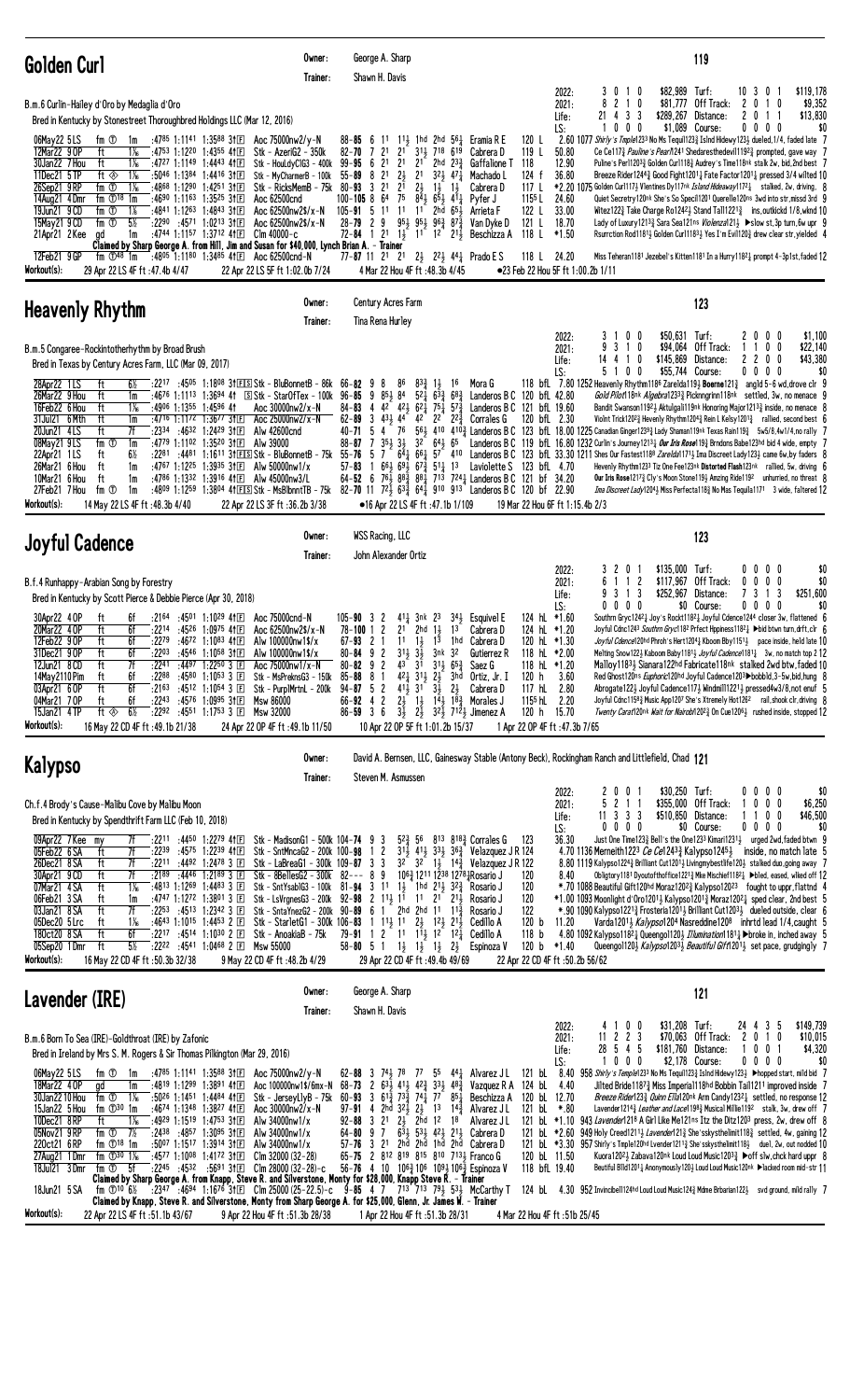| Li'l Tootsie                                                                                                                                                                                                                                                                                                                                                                                                                                                                                                                                                                                                                                                                                                                                                                                                                                                                                             | Owner:<br>Trainer:                                                                                                                                                                                                                                                                                     | Joel Politi<br>Thomas M. Amoss                                                                                                                                                                                                                                                                                                                                                                                                                                                                                                                                                                                                                                                                                                                             |                                                                                                                                                                                                                                                                                                                                                   | 121                                                                                                                                                                                                                                                                                                                                                                                                                                                                                                                                                                                                                                                                                                                                                                                                                                                                                                                                                                                                                                                                                                                                                                                                                                                                                                                                                                                      |
|----------------------------------------------------------------------------------------------------------------------------------------------------------------------------------------------------------------------------------------------------------------------------------------------------------------------------------------------------------------------------------------------------------------------------------------------------------------------------------------------------------------------------------------------------------------------------------------------------------------------------------------------------------------------------------------------------------------------------------------------------------------------------------------------------------------------------------------------------------------------------------------------------------|--------------------------------------------------------------------------------------------------------------------------------------------------------------------------------------------------------------------------------------------------------------------------------------------------------|------------------------------------------------------------------------------------------------------------------------------------------------------------------------------------------------------------------------------------------------------------------------------------------------------------------------------------------------------------------------------------------------------------------------------------------------------------------------------------------------------------------------------------------------------------------------------------------------------------------------------------------------------------------------------------------------------------------------------------------------------------|---------------------------------------------------------------------------------------------------------------------------------------------------------------------------------------------------------------------------------------------------------------------------------------------------------------------------------------------------|------------------------------------------------------------------------------------------------------------------------------------------------------------------------------------------------------------------------------------------------------------------------------------------------------------------------------------------------------------------------------------------------------------------------------------------------------------------------------------------------------------------------------------------------------------------------------------------------------------------------------------------------------------------------------------------------------------------------------------------------------------------------------------------------------------------------------------------------------------------------------------------------------------------------------------------------------------------------------------------------------------------------------------------------------------------------------------------------------------------------------------------------------------------------------------------------------------------------------------------------------------------------------------------------------------------------------------------------------------------------------------------|
| B.f.4 Tapiture-Informative Style by Dayjur<br>Bred in Kentucky by Davant Latham (Apr 09, 2018)                                                                                                                                                                                                                                                                                                                                                                                                                                                                                                                                                                                                                                                                                                                                                                                                           |                                                                                                                                                                                                                                                                                                        |                                                                                                                                                                                                                                                                                                                                                                                                                                                                                                                                                                                                                                                                                                                                                            |                                                                                                                                                                                                                                                                                                                                                   | $$15,450$ Turf:<br>300<br>10<br>0 <sub>0</sub><br>\$720<br>2022:<br>$10 \t5 \t0 \t1$<br>\$316,224 Off Track:<br>0<br>\$43,000<br>2<br>$\overline{1}$<br>2021:<br>-5<br>Distance:<br>9<br>2<br>\$293,754<br>Life:<br>2<br>\$341,074<br>14.<br>-1<br>4<br>-1<br>$0\ 0\ 0\ 0$<br>$0\ 0\ 0\ 0$<br>\$0<br>LS:<br>\$0 Course:                                                                                                                                                                                                                                                                                                                                                                                                                                                                                                                                                                                                                                                                                                                                                                                                                                                                                                                                                                                                                                                                  |
| 02Apr22 50P<br>6f<br>$:22^{12}$ $:45^{16}$ 1:0926 41 E<br>ft<br>ft<br>11Mar22 80P<br>6f<br>:2277<br>:4636 1:1071 411回<br>22Jan22 80P<br>ft<br>6f<br>:2197<br>:4572 1:1071 4113<br>10Dec21 6 OP<br>ft<br>6f<br>:2144<br>:4500 1:1008 3 国<br>:4479 1:0966 3111<br>20Nov21 5 CD<br>ft<br>6f<br>:2153<br>04Sep21 5 Sar<br>ft<br>6f<br>:2225<br>:4506<br>1:1005 3 国<br>15Aug21 9 Sar<br>fm $\Phi$ <sup>27</sup> 5 <sup>%</sup><br>:2213 :4520 1:0237 3 $\Box$<br>ft<br>$1\%$<br>:4888 1:1244 1:4436 3 1<br>07Jul21 11 Ind<br>31May21 8 CD<br>ft<br>6f<br>:2143 :4482 1:0864 3 $\Box$<br>7f<br>ft<br>:4446 1:2189 3 国<br>30Apr21 9 CD<br>:2189<br>Workout(s):<br>•20 May 22 CD 4F ft:46.4b 1/85                                                                                                                                                                                                                | Stk - Carouse1L - 200k<br>Aoc 62500nw2\$/3mx-N<br>Stk - AmrcnButyL - 150k<br>Alw 102000<br>Aoc 150000nw2\$/y/x-N 82-100 3 5<br>Stk - PrioressG2 - 250k<br>Stk - GalwayB - 120k<br>$Stk - IndOaksG3 - 200k$<br>Aoc 100000nw3/L-N<br>Stk - 8BellesG2 - 300k 76-93 9 7<br>13 May 22 CD 4F ft :49.4b 50/63 | $50 - 92$ 5 5<br>65<br>66<br>$52\frac{3}{4}$ $53\frac{1}{2}$<br>$57 - 100$ 2 5<br>3 <sup>1</sup><br>$84\frac{3}{4}$<br>85<br>$5^{3}$ <sup>1</sup><br>$59 - 84$ 1 8<br>$53\frac{1}{4}$ 41 $\frac{1}{2}$ 11 $\frac{1}{2}$<br>$88 - 92$ 5 6<br>5 <sup>3</sup><br>$5^{2}$<br>11<br>5 <sup>3</sup><br>$58 - 82$ 3<br>5<br>- 53<br>43<br>$41 - 83$<br>19<br>1081 1061 943 931<br>$51 - 49$ 6 631 631 912 918 923<br>$47^{\degree}$ 32 $11\frac{1}{2}$ 13<br>$44 - 98$ 4 2<br>$117\frac{3}{4}96\frac{1}{4}43\frac{1}{2}66\frac{1}{4}$ Prat F<br>5 May 22 CD 4F ft: 48.3b 30/81                                                                                                                                                                                    | 117 L<br>$68\frac{1}{2}$ $65\frac{1}{2}$<br>Geroux F<br>$3\frac{3}{4}$<br>6 <sup>2</sup><br>121 L<br>Geroux F<br>122 L<br>Franco G<br>$13\frac{1}{4}$<br>124 L<br>Geroux F<br>$13\frac{3}{7}$<br>122 L<br>Graham J<br>$31\frac{3}{7}$<br>120<br>Davis D<br>120<br>Cancel E<br>119 L<br>Graham J<br>118 L<br>Graham J<br>118                       | 7.30<br>Acting Out1243 Frank's Rockette11723 Novel Squall 241 trailed, not involved 6<br>1.40<br>Acting Out119nk Joy's Rocket1193 Li'l Tootsie1216 angled4w, mild bid, hung<br>*2.00<br>Miss Mosaic118nk Joy's Rocket118} Ain't No Elmers116} ▶off slw,rail, flattened 9<br>$*.80$<br>Li'l Tootsie12431 Abrogate12413 Toccata12451 closer 2p, kicked clear 6<br>2.10<br>1/1 Toots/12233 Ain't No Elmrs12493 Shsomjestic120ns 4wd sweep1/4,riddn out<br>14.40<br>Cilla120} Souper Sensational1221} Li'l Tootsie12013 3-4w upper, mild kick 5<br>15.70<br>Star Devine118hd Illegal Smile122hd Bye Bye122 <sup>3</sup> chased ins, no impact 10<br>5.70<br>Soothsay121nk Moon Swag116hd Lady Aces117nk stlk early btw, fade1/2 9<br>$*.80$<br>Li'l Tootsie1183 Farsighted11813 Southern Grayce1181 loomed 4w, cleared 5<br>7.30<br>Obligtory1181 Dayoutoftheoffice12213 Make Mischief11821 came 6w, weakened 12<br>28 Apr 22 CD 4F ft :48.3b 15/52                                                                                                                                                                                                                                                                                                                                                                                                                                          |
| <b>Novel Squall</b>                                                                                                                                                                                                                                                                                                                                                                                                                                                                                                                                                                                                                                                                                                                                                                                                                                                                                      | Owner:<br>Trainer:                                                                                                                                                                                                                                                                                     | Randal Family Trust<br>John Alexander Ortiz                                                                                                                                                                                                                                                                                                                                                                                                                                                                                                                                                                                                                                                                                                                |                                                                                                                                                                                                                                                                                                                                                   | 123                                                                                                                                                                                                                                                                                                                                                                                                                                                                                                                                                                                                                                                                                                                                                                                                                                                                                                                                                                                                                                                                                                                                                                                                                                                                                                                                                                                      |
| Gr/ro.f.4 Violence-Goodness Gray by Pulpit                                                                                                                                                                                                                                                                                                                                                                                                                                                                                                                                                                                                                                                                                                                                                                                                                                                               |                                                                                                                                                                                                                                                                                                        |                                                                                                                                                                                                                                                                                                                                                                                                                                                                                                                                                                                                                                                                                                                                                            |                                                                                                                                                                                                                                                                                                                                                   | $$181,400$ Turf:<br>0 <sub>0</sub><br>$0\quad 0$<br>\$0<br>2022:<br>- 2<br>6 1 0 2<br>\$95,870 Off Track:<br>\$54,200<br>2021:<br>4<br>$\overline{1}$<br>14 5 1 3<br>\$318,648<br>Distance:<br>9<br>2<br>\$220,570<br>Life:<br>4<br>-1                                                                                                                                                                                                                                                                                                                                                                                                                                                                                                                                                                                                                                                                                                                                                                                                                                                                                                                                                                                                                                                                                                                                                   |
| Bred in Kentucky by Randal Family Trust (Feb 21, 2018)<br>$6\%$<br>28Apr22 8Kee<br>ft<br>:2289<br>:4625 1:1638 41回<br>02Apr22 5 OP<br>ft<br>6f<br>$:22^{12}$ $:45^{16}$ 1:0926 41 E<br>ft<br>19Feb22 70P<br>6f<br>:2194<br>:4548 1:1045 4111<br>09Jan22 70P<br>6f<br>:2199<br>:46 <sup>07</sup> 1:1114 3†国<br>gds<br>12Dec21 80P<br>ft<br>6f<br>:2180<br>:4509 1:0961 31E<br>$1\frac{1}{16}$<br>25Jun21 7 CD<br>ft<br>:4712 1:1103<br>1:4394 3 国<br>31May21 8 CD<br>6f<br>:2143 :4482 1:0864 3 $\Box$<br>ft<br>6f<br>29Apr21 6 OP<br>:2190<br>:4583 1:1031 3 $\Box$<br>mys<br>ft<br>6f<br>:2222 :4602 1:1095 3 $\Box$<br>11Apr21 80P<br>30Jan21 50P<br>:4735 1:1237 1:3878 3 $\Box$<br>1m<br>mys<br>Workout(s):<br>14 May 22 CD 4F ft: 48b 5/86                                                                                                                                                          | Aoc 80000nw3\$/x-N<br>Stk - CarouselL - 200k<br>Aoc 62500nw2\$/x-N<br>Aoc 50000nw2\$/x-N<br>Aoc 50000nw2\$/x-N<br>Aoc 75000nw1/x<br>Aoc 100000nw3/L<br>Aoc 100000nw1\$/x<br>Aoc 75000nw1\$/x<br>24 Apr 22 CD 4F ft : 49.3b 43/58                                                                       | $76 - 109$ 1 3<br>$2\frac{1}{2}$<br>2hd<br>13<br>$60 - 98$ 3 6<br>$53\frac{1}{2}$<br>54<br>$54\frac{1}{2}$<br>$63\frac{5}{4}$ 51 $2\frac{1}{2}$<br>$71 - 93$<br>37<br>$56\frac{1}{2}$ 43 $\frac{1}{2}$ 4 <sup>4</sup><br>$57 - 88$<br>77<br>$45 - 44\frac{1}{2}$<br>46<br>$59 - 91$<br>2 6<br>$41\frac{1}{2}$<br>$42\frac{3}{4}$<br>33<br>341<br>$86 - 79$<br>-1<br>$51 - 79$ 3 5<br>$36 \quad 45\frac{1}{2} \quad 57$<br>$65\frac{1}{4}$ $52\frac{1}{4}$ 35<br>$61 - 74$ 6 8<br>$62\frac{3}{4}$ $52\frac{3}{4}$<br>$70 - 90$ 3 6<br>Stk - MWashngtnL - 200k 80-70 2 $5^{21}_{2}$ 6 <sup>3</sup> / <sub>2</sub> 6 <sup>4</sup> / <sub>4</sub> 5 <sup>5</sup> / <sub>2</sub> 6 <sup>12</sup> / <sub>4</sub> Vazquez R A 115<br>27 Mar 22 OP 4F ft: 48b 8/88 | 118 L<br>$19\frac{1}{2}$<br>Gutierrez R<br>$3^{2^{3}}$<br>124 L<br>Cabrera D<br>$11\frac{3}{4}$<br>118 L<br>Cabrera D<br>123L<br>$2^{11}$<br>Cabrera D<br>443<br>118 L<br>Torres C A<br>$35\frac{1}{4}$<br>118 L<br>Arrieta F<br>581<br>118 L<br>Saez G<br>38 <sub>3</sub><br>122 L<br>Arrieta F<br>$1\frac{1}{2}$ $11^{-}$<br>120 L<br>Cabrera D | $0\ 0\ 0\ 0$<br>\$0 Course:<br>$0\ 0\ 0\ 0$<br>\$0<br>LS:<br>$*1.70$<br>Novel Squll1189} Music City Str1202} Union Miden1181} drew off, geared down 4<br>12.90<br>Acting Out1243 Frank's Rockette1172 Hovel Squal 1241 3w, no match top two 6<br>6.10<br>Novel Squall11813 Melting Snow1243 Alberta Sun1131 rail bid, clear 9<br>3.60<br>Sarah Harper1231 <sub>4</sub> Novel Squal/1232 <sub>2</sub> Alberta Sun1231 ▶off slow, 4-5w1/4, drift 7<br>19.40<br>Perfect Happiness1201} Time Limit120} Sarah Harper1222} ▶ off slowly, evenly 6<br>11.70<br>Tabor Hall118ns Misty Vei/11851 Novel Squall118nk shfted out, kpt at bay 7<br>17.20<br>Li'l Tootsie 1183 Farsighted 1181 $\frac{3}{4}$ Southern Grayce 1181 failed to respond 5<br>$*1.50$<br>Decade1203 Fouette12251 Novel Squall12221 $\blacktriangleright$ off slow, 4w 1/4 8<br>7.50<br>Novel Squall1201 Founder's Day1221 $\frac{3}{4}$ Dana's Beauty120nk got thru rail, best 6<br>34.00<br><i>Will's Secret</i> 1175 <sub>1</sub> Coach122 <sub>3</sub> Joy's Rocket1226 <sub>1</sub> Dearly bmp, 4w 2nd, empty 6<br>20 Mar 22 OP 4F ft : 48.2b 11/88                                                                                                                                                                                                                                                                     |
| <b>Onerollofthedice</b>                                                                                                                                                                                                                                                                                                                                                                                                                                                                                                                                                                                                                                                                                                                                                                                                                                                                                  | Owner:<br>Trainer:                                                                                                                                                                                                                                                                                     | Wayne T. Davis<br>Shane Wilson                                                                                                                                                                                                                                                                                                                                                                                                                                                                                                                                                                                                                                                                                                                             |                                                                                                                                                                                                                                                                                                                                                   | 119                                                                                                                                                                                                                                                                                                                                                                                                                                                                                                                                                                                                                                                                                                                                                                                                                                                                                                                                                                                                                                                                                                                                                                                                                                                                                                                                                                                      |
| B.f.4 Dialed In-Ramblin Rosie by Roar<br>Bred in Kentucky by Morris B. Floyd & Gary Layman (Apr 30, 2018)                                                                                                                                                                                                                                                                                                                                                                                                                                                                                                                                                                                                                                                                                                                                                                                                |                                                                                                                                                                                                                                                                                                        |                                                                                                                                                                                                                                                                                                                                                                                                                                                                                                                                                                                                                                                                                                                                                            |                                                                                                                                                                                                                                                                                                                                                   | \$10,500 Turf:<br>\$3,000<br>0 <sub>1</sub><br>2 <sub>0</sub><br>0 <sub>0</sub><br>2022:<br>30<br>6 4 0 1<br>\$68,820<br>Off Track:<br>0 <sub>0</sub><br>\$12,000<br>2021:<br>1<br>\$79,320 Distance:<br>21<br>\$17,400<br>402<br>0<br>0<br>Life:                                                                                                                                                                                                                                                                                                                                                                                                                                                                                                                                                                                                                                                                                                                                                                                                                                                                                                                                                                                                                                                                                                                                        |
| 01Mar22 8 FG<br>fm ①<br>$5\%$<br>:2302<br>:4634 1:0395 411回<br>29Jan22 8FG<br>fm $\overline{O^8}$<br>:2323<br>$1:0485$ 41 $E$<br>*5½<br>:4700<br>5f<br>:2254<br>:4601<br>:5840 411日<br>07Jan22 8Ded<br>ft<br>5f<br>:2267<br>:4675<br>130ct21 8Ded<br>ft<br>:5929 311日<br>$:22^{63}$<br>$5\%$<br>:4646 1:0443 31日<br>04Sep21 8 Evd<br>ft<br>:2239<br>5½<br>:4600 1:0468 311 E<br>30Jul21 2 Evd<br>ft<br>5%<br>17May21 6 Lad<br>31 E<br>mys<br>$\sim$ $-$<br>:2226 :4647 1:1129 3 1 Mcl 30000 (30-25)-c<br>04Mar21 6FG<br>6f<br>ft<br>Claimed by Davis Wayne T. from The Elkstone Group, LLC (Stuart Grant) for \$30,000, Cox Brad H. - Trainer                                                                                                                                                                                                                                                            | Stk - MardiGrasB - 75k 105-82<br>Stk - FPAimeMemB - 75k<br>Stk - OrleansB - 75k<br>Alw 42000<br>Aoc 20000cnd-N<br>Alw 27000nw3/L<br>Alw 20000nw1/x                                                                                                                                                     | 34<br>3<br>43<br>42<br>4<br>3 <sup>2</sup><br>$34\frac{1}{2}$ 55<br>$69 - 85$<br>8<br>8<br>3 <sup>1</sup><br>$73\frac{1}{2}$ $41\frac{1}{2}$ $34\frac{1}{2}$ $33\frac{1}{4}$<br>44-87<br>95<br>$75\frac{1}{4}$<br>$5^2\overline{4}$ $4^2\overline{2}$ $3^4$<br>35-78<br>27<br>$34 - 89$<br>-5<br>6<br>$42 - 82$<br>36<br>----- 8<br>9<br>$46 - 70$ 3 5                                                                                                                                                                                                                                                                                                                                                                                                     | 118 bL 52.70<br>58<br>Morales R<br>118 bL 81.90<br>Riquelme J<br>Guerrero J A 123 bL 34.50<br>Cotto, Jr. PL 117 bL<br>64 41 1hd 1hd Cotto, Jr. P L 117 bL *1.40<br>54 531 221 1hd Cotto, Jr. PL 117 bL<br>$10^{7}$ $10^{7}$ $8^{5}$ $\frac{3}{4}$ $2^{1}$ 11 Guerrero J A 116 bL 5.00<br>$54 \t31\frac{1}{2}$ 1hd 1hd Pedroza, Jr. M 120 bl 1.60  | $0\quad 0\quad 0$<br>\$0 Course:<br>$0\ 0\ 0\ 0$<br>\$0<br>LS:<br>0<br>Elle Z12211 Goin' Good11831 Change of Control1241 track 3wd, wknd btw1/16 7<br><i>Elle Z</i> 120ns Change of Control122 <sup>3</sup> Brooke Marie12011 >bump st,rushd, 3w, drift 8<br><i>Cilla</i> 125 <sup>2</sup> <sup>2</sup> <sub>4</sub> Icy Charlie123 <sup>1</sup> / <sub>2</sub> Onerollofthedice123 <sup>5</sup> <sup>1</sup> <sub>4</sub> late bid, willingly 9<br>6.40<br>Kela's Turn1174 Misty Day120ns Onerollofthedice1171 late bid, missed 2nd 7<br>Onrollofthdc117hd For Prncsss12033 Southrn Lison11733 4w, headed late, dug in 6<br>Onerollofthedice117hd Half Koo Koo11243 Kiddo Town11533 steered 4w, in time 6<br>2.40<br>Onrilofthdc1161 Conds's Hndmd1191 Pck Up th Fon122nk gain turn, 5w, drw clear 11<br>Onrollofthdic120hd Brodwy Fir120 <sup>2</sup> ½ Wrpper Rule120 <sup>5</sup> ½ ▶off slw, 2-3w, 4w1/4, bid 7                                                                                                                                                                                                                                                                                                                                                                                                                                                                     |
| $:22^{47}$ $:45^{67}$ 1:0985 3 E Msw 60000<br>13Feb21 3FG<br>ft<br>6f<br>Workout(s):<br>•13 May 22 Lad 4F ft :47.3h 1/12                                                                                                                                                                                                                                                                                                                                                                                                                                                                                                                                                                                                                                                                                                                                                                                 | 1 May 22 Lad 4F ft: 48.3b 3/25                                                                                                                                                                                                                                                                         | 58-61 8 5 41 $\frac{1}{2}$ 43 $\frac{1}{2}$ 49 $\frac{1}{2}$ 514 $\frac{3}{4}$ Geroux F<br>•20 Apr 22 Lad 3F ft :36b 1/3                                                                                                                                                                                                                                                                                                                                                                                                                                                                                                                                                                                                                                   | 120 bL 4.30                                                                                                                                                                                                                                                                                                                                       | <i>Euphoric</i> 120 <sup>10</sup> Chione 120 <sup>1</sup> Lady Frosted 120 <sup>3</sup> $\blacktriangleright$ off step slw, 4w, 5w 1/4 8<br>●19 Feb 22 FG 4F ft :46.4b 1/85                                                                                                                                                                                                                                                                                                                                                                                                                                                                                                                                                                                                                                                                                                                                                                                                                                                                                                                                                                                                                                                                                                                                                                                                              |
| Our Iris Rose                                                                                                                                                                                                                                                                                                                                                                                                                                                                                                                                                                                                                                                                                                                                                                                                                                                                                            | Owner:<br>Trainer:                                                                                                                                                                                                                                                                                     | Todd W. Fincher                                                                                                                                                                                                                                                                                                                                                                                                                                                                                                                                                                                                                                                                                                                                            | Peacock, Jr., Joe R. and Peacock Family Holdings L.P.                                                                                                                                                                                                                                                                                             | 121<br>2 1 0 0<br>\$21,600 Turf:<br>\$12,218<br>0                                                                                                                                                                                                                                                                                                                                                                                                                                                                                                                                                                                                                                                                                                                                                                                                                                                                                                                                                                                                                                                                                                                                                                                                                                                                                                                                        |
| B.m.5 Ghostzapper-Rose's Desert by Desert God<br>Bred in Kentucky by Joe R. Peacock (Apr 18, 2017)<br>27Mar22 6 Sun<br>:4658 1:1063 1:3629 31 El Stk - HHensnHB - 100k<br>ft<br>1m<br>ft<br>08Mar22 9 Sun<br>6f<br>$:22^{02}$ $:45^{10}$ 1:0886 31 E<br>6f<br>31May21 7LS<br>gds<br>$:22^{70}$ $:45^{34}$ 1:10 <sup>27</sup> 31 $\text{F}$<br>08May21 9LS<br>:4779 1:1102 1:3520 3111<br>fm ①<br>1m<br>03Apr21 6 Hou<br>:4619 1:1148 1:3609 41回<br>fm ①<br>1m<br>10Mar21 6 Hou<br>:4786 1:1332 1:3916 41E<br>ft<br>1m<br>6f<br>05Feb21 6 Hou<br>ft<br>$:22^{69}$ $:45^{70}$ 1:1106 41 E<br>6f<br>$:22^{63}$ $:45^{99}$ 1:1208 41 E<br>21Jan21 7 Hou<br>gd<br>08Dec2010RP<br>ft<br>1m<br>:4761 1:1268 1:3853 31 $E$<br>ft<br>$1^{70}$<br>05Nov20 7RP<br>:4733 1:1233 1:4324 31 E Alw 30000nw1/x<br>Workout(s):<br>10 May 22 LS 5F ft 1:02.3b 2/3                                                          | Alw 36000cnd<br>Stk - MemDySpntB - 100k<br>Alw 39000<br>Stk - MsHoustnTB - 75k<br>Alw 45000nw3/L<br>Alw 38000nw3/L<br>Alw 37000w/1/x<br>Alw $30000$ nw $1/x$<br>28 Apr 22 LS 4F ft: 47.4b 2/31                                                                                                         | 96-98 6 $2^{11}$ 2hd 11<br>$1\frac{1}{2}$<br>$87 - 90$ $8$ $3$ $11$ $11\frac{1}{2}$ $1\frac{5}{4}$<br>$2\frac{1}{2}$ 1hd $1\frac{1}{2}$ 1 $\frac{3}{4}$<br>$78 - 95$ 4 1<br>89-90 6 23 2hd 2hd $2\frac{1}{2}$ $2\frac{3}{4}$<br>93-95 5 $10\frac{9}{4}10\frac{9}{4}101\frac{3}{4}7\frac{1}{4}42\frac{1}{5}$ Laviolette S<br>93-92 7 1hd 12 11 12 17 12 Laviolette S<br>65-85 6 5 $4\frac{3}{4}$ 3nk $2\frac{1}{2}$ 2hd Laviolette S<br>$3\frac{1}{2}$<br>$68 - 72$ 5 2<br>92-71 2 11 11 41  56 615 & Luzzi L J<br>19 Apr 22 LS 4F ft :48.3b 8/30                                                                                                                                                                                                           | 120 L<br>$4^{2*}$ Chirinos R<br>15 <sub>1</sub><br>124 L<br>Chirinos R<br>123 L<br>Eramia R E<br>119 L<br>Eramia R E<br>120 L<br>121 L<br>123 L<br>1hd $1^{\overline{2}}$ 1 <sup>1</sup> / <sub>2</sub> Laviolette S<br>123 L<br>116 bL                                                                                                           | 2022:<br>20<br>$\vert$ 1<br>3 2 0<br>\$128,758 Off Track:<br>200<br>\$82,140<br>6<br>$\mathbf{2}$<br>2021:<br>$16\ 5\ 5\ 2$<br>\$191,437 Distance:<br>94<br>\$149,070<br>Life:<br>4<br>\$67,760 Course:<br>2110<br>1100<br>\$60,000<br>LS:<br>$*1.20$<br>Shrpov1161 Lady Commissioner116nk Lisette116 $\frac{3}{4}$ angled in early, ins-2p, DQ7th 7<br>Our Iris Rose12451 Flyin Falynn12431 Girona1241 hop st, clear, 2w, safe 8<br>*.50<br>23.20 1221 Our Iris Ros1233 Mundye CIN 1911 Ain't No Elmers119hd pressed, bid3w, driving 5<br>3.60 1229 Curlin's Journy 1213 $\frac{1}{4}$ Our Iris Ros119 $\frac{3}{4}$ Brndons Bb123hd 3 wide, no match, hld 2d 7<br>13.20<br>Raven's Cry1231 Valentines Day1201 Brandons Babe12011 swung 6w, gaining 12<br>3.50<br>Our Iris Ros12173 Cly's Moon Stone1193 Amzing Ride1192 set pace, much best 8<br>5.00<br>Zanadu120hd Our Iris Rose123} Lady Shaman120 <sup>2</sup> vied 3w, outfinished 6<br>4.30<br>Our Iris Rose1231 $\frac{1}{2}$ Upgrade Me1233 Love My Honey1231 $\frac{3}{4}$ vied 3w, drew away 6<br>8.30 1222 Amazing Ride11914 Bossy Bride12081 Broadway Burn1193 set pace, gave way 9<br>102-83 3 1hd 1hd 1hd 1hd 343 Quinonez L S 118 bL 11.10 1219 Break At Dawn1163 Amazing Ride1204 3 Our Iris Rose118hd pace 2w, weakened 11<br>10 Apr 22 Sun 4F ft :49.0b 23/60                                                        |
| Pick Up the Fone                                                                                                                                                                                                                                                                                                                                                                                                                                                                                                                                                                                                                                                                                                                                                                                                                                                                                         | Owner:<br>Trainer:                                                                                                                                                                                                                                                                                     | <b>Farmers Fillies Racing</b><br>J. R. Caldwell                                                                                                                                                                                                                                                                                                                                                                                                                                                                                                                                                                                                                                                                                                            |                                                                                                                                                                                                                                                                                                                                                   | 123                                                                                                                                                                                                                                                                                                                                                                                                                                                                                                                                                                                                                                                                                                                                                                                                                                                                                                                                                                                                                                                                                                                                                                                                                                                                                                                                                                                      |
| B.m.5 Overanalyze-Fone Yourself by Mister Phone (ARG)<br>Bred in Kentucky by Labhras Draper (May 01, 2017)<br>07May22 9LS<br>$:21^{71}$ $:45^{44}$<br>:5784 3111<br>5f<br>ft<br>$5\%$<br>:4576 1:0450 411回<br>30Mar22 3 Hou<br>:2244<br>my<br>fm 18 5f<br>09Mar22 7 Hou<br>$:2196$ $:4487$<br>:5671 411回<br>11Feb22 4 Hou<br>:4904 1:1391 1:4002 41 $E$<br>ft<br>1m<br>fm $\mathbb{D}^{18}$ 5f<br>$:22^{26}$ $:45^{73}$<br>:5790 411回<br>20Jan22 6 Hou<br>:2331<br>06Jan22 6 Hou<br>$5\%$<br>:4787<br>1:0687 41 $E$<br>ft<br>$6\%$<br>$:22^{42}$ :46 <sup>28</sup> 1:1891 31 $\Box$<br>20Nov21 8RP<br>ft<br>5f<br>:2217<br>:4493<br>290ct21 9RP<br>fm ①<br>:5700 311日<br>$5\%$<br>:2305<br>ft<br>:46 <sup>96</sup> 1:04 <sup>43</sup> 31E<br>25Sep21 3RP<br>$fm$ $\odot$ <sup>18</sup> $5f$<br>:2163<br>:4481<br>18Sep21 6RP<br>:56 <sup>93</sup> 311回<br>Workout(s):<br>29 Apr 22 LS 4F ft :50.1b 33/47 | <b>Str 7500</b><br>$SOC 7500 - N$<br>$SOC 5000 - N$<br>$SOC 5000 - N$<br>Clm 10000<br>$SOC 5000 - N$<br>Alw 36300cnd<br>Alw 36300nw2/x<br>Alw $34000$ nw $1/x$<br>Alw 34000nw1/x<br>●21 Apr 22 LS 4F ft :46.3b 1/52                                                                                    | $91 - 88 = 6 = 4$<br>$2^{11}$ , $2^{1}$<br>$76 - 95$ 7 2<br>2hd 1hd 1hd 14 $\frac{3}{7}$<br>$2\frac{1}{2}$<br>$57 - 82$ 5 1<br>2hd $2\frac{1}{2}$ $12\frac{1}{2}$<br>1 <sup>1</sup><br>$1\frac{1}{2}$ 1hd $2^{\frac{1}{2}}$<br>$75 - 85$<br>$1^{12}$<br>$6\overline{3}$ , $65\overline{3}$ $55\overline{3}$<br>$66\,$<br>$29 - 69$ 2 7<br>$6^{13}_{4}$ $6^{4}$ $\bar{4}$ $6^{6}$ $5^{9}$ $\bar{4}$<br>$61 - 70$ 5 7<br>$95 - 54$ 3 3<br>2hd 31 610 616<br>$74 - 85$ 2 2<br>$51\frac{1}{4}$ 42 $51\frac{1}{4}$ 4 $\frac{1}{2}$<br>$2^{1}$ $2^{1}$<br>$34 - 92$ 5 1<br>3 <sup>1</sup><br>$71 - 81$ 6 4<br>33<br>33<br>30 Dec 21 Hou 5F ft 1:03.4b 24/28                                                                                                      | 123L<br>1hd $12\frac{1}{2}$ Luzzi L J<br>123L<br>Luzzi L J<br>119 L<br>Luzzi L J<br>119 L<br>Luzzi L J<br>119 L<br>Luzzi L J<br>119 L<br>Luzzi L J<br>123L<br>Hamilton W<br>123 L<br>Hamilton W<br>Rodriguez Castro L A 121 L<br>$13 \quad 18\frac{1}{2}$<br>3nk Rodriguez Castro LA 123 L                                                        | 3 1 0<br>\$34,768 Turf:<br>\$28,822<br>2022:<br>9<br>6<br>-1<br>$12$ 3 1 2<br>\$65,608 Off Track:<br>0 <sub>1</sub><br>\$14,840<br>2021:<br>4<br>-1<br>\$190,291 Distance:<br>9<br>\$60,975<br>33 8 9 2<br>50<br>Life:<br>-1<br>3200<br>\$20,829 Course:<br>\$0<br>LS:<br>0000<br>957 Pick Up the Fone12323 Ldy Ave12383 My Golden Bling12113 driving 4w, cleared 7<br>*.80<br>1.80<br>Pck Up th Fon1234 $3/2$ Tk Chrg Womn1234 Lght Up th Dv1119 $3/2$ duel 2w, hand driving 7<br>4.90<br>Pck Up th Fon11923 Miss Aggi Bling123nk My Goldn Bling1203 rally 2w, drew off 7<br>First Emprss1232 $\frac{1}{2}$ Pick Up th Fone1194 Music1 Millie11912 $\frac{1}{4}$ long drive, tired late 6<br>1.50<br>1.80<br><i>Miss Aggi Bling</i> 1191 <sub>2</sub> Princss Phone119 <sub>3</sub> <i>Blue Drter</i> 1201 <sub>2</sub> 5w stretch, no threat 7<br>3.50<br>Lady Avel 236 Polly Tiz120nk Light Up the Devil1191 <sup>3</sup> saved ground, no bid 7<br>7.50<br>946 Gurl You Fine11943 Simply Sovereign1205 $\frac{1}{4}$ My Girl Red1182 $\frac{1}{4}$ vied 2w, stopped 7<br>10.70<br>932 Icy Chr/l 23ns DHDn't Toch My Mn120} DHITz Mgc118} chased, bid 3w, gamely 9<br>*.30 937 Pick Up the Fone12183 Keena12113 Natalies Joy121hd stalk, 3w, dew away 5<br>9.20 942 Dn't Tch My Mn118ns Dnt Flt th Ic119nk Pck Up th Fon1232 chased, 3w, gaining 8<br>23 Dec 21 Hou 4F ft :49.3h 9/58 |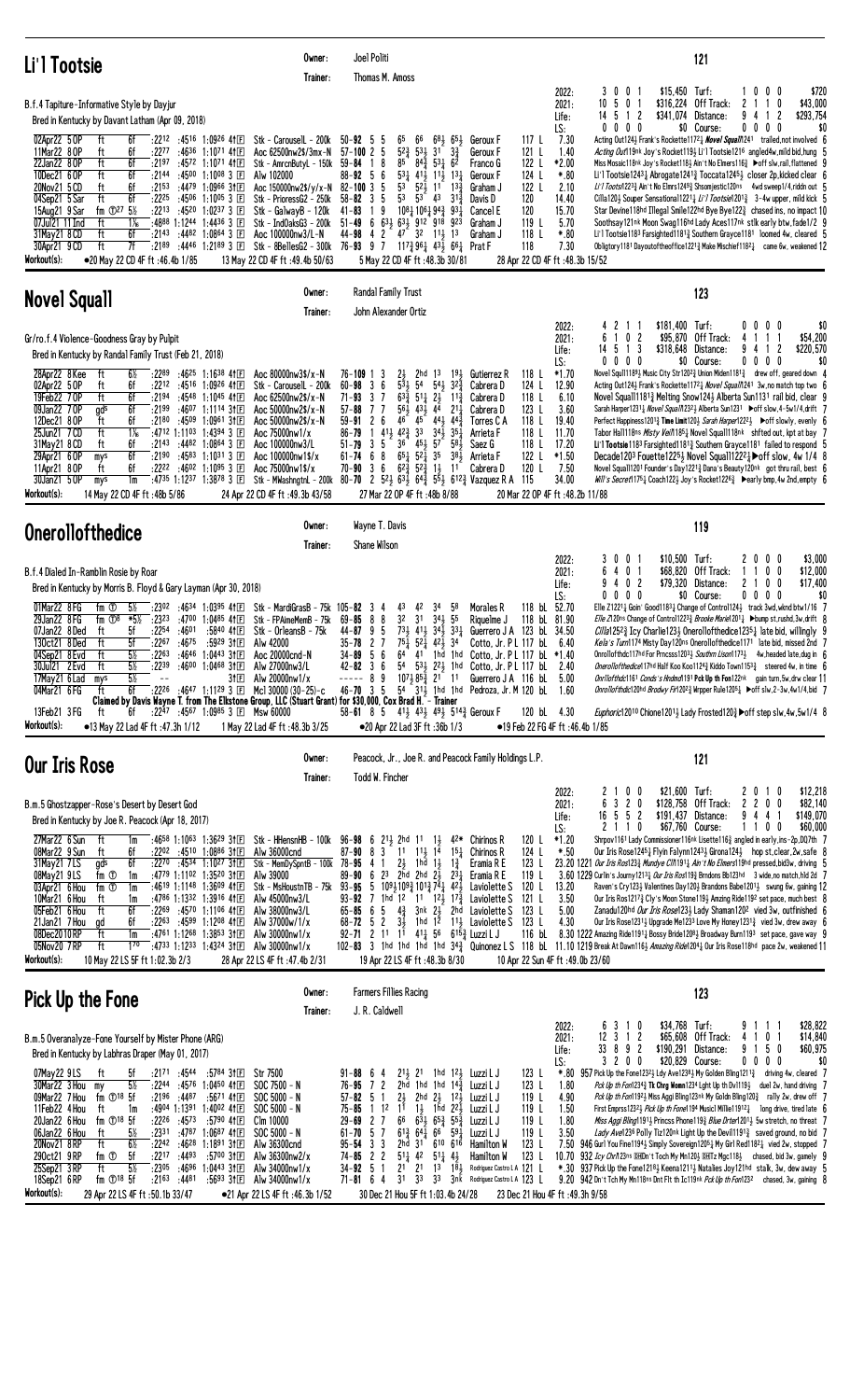| <b>Private Mission</b>                                                                                                                                                                                                                                                                                                                                                                                                                                                                                                                                                                                                                                                                                                                                                                                                                                                                                                                                                  | Owner:<br>Trainer:                                                                                                                                                                                                                                                                                                                                                                  | Baoma Corp<br>Sean McCarthy                                                                                                                                                                                                                                                                                                                      |                                                                                                                                                                                                                                                                                                                                                                                                                                                                                                                                                                                                                                                                                                                              | 119                                                                                                                                                                                                                                                                                                                                                                                                                                                                                                                                                                                                                                                                                                                                                                                                                                                                                                                                                                                                                                                                                                                                                                                                                                                                                                                                                                                                                              |
|-------------------------------------------------------------------------------------------------------------------------------------------------------------------------------------------------------------------------------------------------------------------------------------------------------------------------------------------------------------------------------------------------------------------------------------------------------------------------------------------------------------------------------------------------------------------------------------------------------------------------------------------------------------------------------------------------------------------------------------------------------------------------------------------------------------------------------------------------------------------------------------------------------------------------------------------------------------------------|-------------------------------------------------------------------------------------------------------------------------------------------------------------------------------------------------------------------------------------------------------------------------------------------------------------------------------------------------------------------------------------|--------------------------------------------------------------------------------------------------------------------------------------------------------------------------------------------------------------------------------------------------------------------------------------------------------------------------------------------------|------------------------------------------------------------------------------------------------------------------------------------------------------------------------------------------------------------------------------------------------------------------------------------------------------------------------------------------------------------------------------------------------------------------------------------------------------------------------------------------------------------------------------------------------------------------------------------------------------------------------------------------------------------------------------------------------------------------------------|----------------------------------------------------------------------------------------------------------------------------------------------------------------------------------------------------------------------------------------------------------------------------------------------------------------------------------------------------------------------------------------------------------------------------------------------------------------------------------------------------------------------------------------------------------------------------------------------------------------------------------------------------------------------------------------------------------------------------------------------------------------------------------------------------------------------------------------------------------------------------------------------------------------------------------------------------------------------------------------------------------------------------------------------------------------------------------------------------------------------------------------------------------------------------------------------------------------------------------------------------------------------------------------------------------------------------------------------------------------------------------------------------------------------------------|
| B.f.4 Into Mischief-Private Gift by Unbridled<br>Bred in Kentucky by Mt. Brilliant Broodmares I LLC (Feb 18, 2018)                                                                                                                                                                                                                                                                                                                                                                                                                                                                                                                                                                                                                                                                                                                                                                                                                                                      |                                                                                                                                                                                                                                                                                                                                                                                     |                                                                                                                                                                                                                                                                                                                                                  |                                                                                                                                                                                                                                                                                                                                                                                                                                                                                                                                                                                                                                                                                                                              | \$20,000 Turf:<br>$0\,0\,0\,0$<br>2022:<br>$1\quad0$<br>$1\quad0$<br>\$0<br>5 3 0 0<br>\$218,300 Off Track:<br>$0\ 0\ 0\ 0$<br>\$0<br>2021:<br>$\bm{0}$<br>\$277,300 Distance:<br>2 1<br>10<br>\$57,800<br>Life:<br>8<br>4<br>$\mathbf{1}$<br>$0\,0\,0\,0$<br>\$0 Course:<br>$0\ 0\ 0\ 0$<br>\$0                                                                                                                                                                                                                                                                                                                                                                                                                                                                                                                                                                                                                                                                                                                                                                                                                                                                                                                                                                                                                                                                                                                                 |
| $:2177$ :4447 1:1022 41 $E$ Stk - LsFloresG3 - 100k 110-86 1 2<br>13Mar22 1 SA<br>6f<br>ft<br>26Dec21 8 SA<br>ft<br>7f<br>$:22^{11}$ $:44^{92}$ 1:24 <sup>78</sup> 3 $E$<br>06Nov2110Dmr<br>ft<br>1%<br>:4497 1:0970 1:4767 31 $E$<br>ft<br>030ct21 9 SA<br>$1\%$<br>:4687 1:1145 1:4377 3†匣<br>ft<br>21Aug21 6Dmr<br>:4671 1:1191 1:3789 3 $\Box$<br>1m<br>12Jun21 2 SA<br>$:22^{33}$ $:44^{84}$ 1:0943 31 E<br>ft<br>6f<br>ft<br>$6\%$<br>14Nov20 8Dmr<br>:2221 :4530 1:1728 2 $\Box$<br>180ct2010SA<br>ft<br>$6\%$<br>:2183<br>:4523 1:1682 2 国<br>Workout(s):<br>15 May 22 SA 5F ft: 59.1h 2/40                                                                                                                                                                                                                                                                                                                                                                     | Stk - LaBreaG1 - 300k 85-73 4 4<br>Stk - BCDistafG1 - 2000k 107-58 1 11 1 <sup>1</sup> / <sub>2</sub> 1hd 11 <sup>18</sup> 11 <sup>37</sup> <sup>1</sup> <sub>2</sub> Prat F<br>Stk - ZenyattaG2 - 200k 102-103 3 21<br>Stk - TrryPineG3 - 100k 88-98 7 21<br>Aoc 40000nw1\$/x-N<br>Stk - DesiArnazL - 100k 101-84 1 2 2hd 1hd 22 48<br>Msw 55000<br>•8 May 22 SA 6F ft 1:12.1h 1/4 | $75\frac{1}{2}$<br>$2\frac{1}{2}$<br>$2\frac{1}{2}$<br>$1\frac{1}{2}$<br>$81 - 97$ 2 1<br>$88 - 88 = 62$<br>1 May 22 SA 5F ft 1:00h 8/64                                                                                                                                                                                                         | $1\frac{1}{2}$ $2^{1}$ $2^{3}\frac{1}{2}$ $2^{7}$<br>Hernandez J J 124<br>$75\frac{1}{4}$ 43 67 H Prat F<br>122<br>121<br>120<br>$11\frac{1}{2}$ $12\frac{1}{2}$ Prat F<br>120<br>$11^{7}$ $15^{7}$ $16\frac{1}{2}$<br>Prat F<br>$1^1$ $1^1$ , $1^3$<br>120 L<br>Cedillo A<br>120<br>Van Dyke D<br>122<br>21 21 121 113 Van Dyke D<br>25 Apr 22 SA 4F ft :47.3h 10/75                                                                                                                                                                                                                                                                                                                                                        | LS:<br>1.80 1154 Edgewy1247 Privte Mission1245 Dynasty of Her Own12211 pace, inside, no match 4<br>*.60 1162 Kalypso12243 Brilliant Cut12013 Livingmybestlife1203 >bpd/checked early,3wd 7<br>Marche Lorraine 124ns Dunbar Road1243 Malathaat121hd rail speed, empty 11<br>10.60<br>$*1.10$ 1118 Privt Mission12021 As Time Goes By12421 Miss Big1y12261 pressed, kicked clear 8<br>Privte Mission12061 I'm So Ann12273 Forest Craway12011 prssd, clear, drew off 7<br>$*1.00$<br>2.00 1159 <i>Private Mission</i> 120 <del>2</del> DHBella Vita1267 DHBig Sweep1267 > bpd foe into trn, held 4<br>*.50<br>Astute1207½ Queengo1120ns Hee1s Up120½ ▶shftd out 1/8, flattnd   6<br>$*1.00$ 1114 Privt Mission12213 Frosteri12263 Tmorrowislongtime12231 stalked, led 1/4, clear 9                                                                                                                                                                                                                                                                                                                                                                                                                                                                                                                                                                                                                                                  |
| <b>Quick Quick Quick</b>                                                                                                                                                                                                                                                                                                                                                                                                                                                                                                                                                                                                                                                                                                                                                                                                                                                                                                                                                | Owner:<br>Trainer:                                                                                                                                                                                                                                                                                                                                                                  | Rick Rinn and Sheri Rinn<br>J. R. Caldwell                                                                                                                                                                                                                                                                                                       |                                                                                                                                                                                                                                                                                                                                                                                                                                                                                                                                                                                                                                                                                                                              | 119                                                                                                                                                                                                                                                                                                                                                                                                                                                                                                                                                                                                                                                                                                                                                                                                                                                                                                                                                                                                                                                                                                                                                                                                                                                                                                                                                                                                                              |
| Dk B/.m.7 Tiago-Quick Town by Cape Town<br>Bred in Kentucky by Marylou Whitney Stables LLC (Mar 02, 2015)<br>$:21^{45}$ $:44^{66}$ $:57^{28}$ 3†E<br>08May22 3LS<br>fm ① 5f<br>10Mar22 7 Hou<br>fm $\mathbb{O}^{18}$ 1m<br>:4770 1:1148 1:3596 411回<br>10Feb22 7 Hou<br>fm $\mathbb{O}^{18}$ 5f<br>$:2133$ $:4499$<br>:5716 411回<br>20Jan22 7 Hou<br>$:22^{62}$ $:45^{60}$ 1:10 <sup>26</sup> 41 $\Box$<br>ft<br>6f<br>19Nov21 1 RP<br>fm ①<br>5f<br>:21 <sup>60</sup> :44 <sup>29</sup><br>:5636 31回<br>gd $\infty$<br>:4817 1:1290<br>1:3877 3†国<br>04Nov21 9 RP<br>1m<br>18Sep21 9RP<br>fm $\mathbb{D}^{18}$ 5f<br>$:2154$ $:4426$<br>:5588 31回<br>fm ①<br>-5f<br>$:21^{73}$ $:44^{14}$<br>:5569 31回<br>27Jun21 10LS<br>fm ①<br>12Jun21 8LS<br>- 5f<br>$:2150$ $:4377$<br>:5567 3†国<br>:2219<br>:4528<br>sy $\infty$<br>- 5f<br>:5773 311日<br>16May21 5LS                                                                                                            | Aoc 75000nw2/y<br>Aoc 50000nw2/6mx-N<br>Aoc 50000nw2/x<br>Aoc 50000nw2/6mx<br>Alw 40000<br>Aoc $50000$ nw $2/y/x$<br>Alw 40000<br>Stk - ChknFriedB - 75k 98-84 8 8<br>Alw 46800<br>Alw 39000                                                                                                                                                                                        | 16<br>$113 - 86$<br>62<br>63<br>$141\frac{1}{2}41$<br>78-88<br>$95 - 88$ 9 2 $2\frac{1}{2}$<br>$70 - 86$ 6 4<br>$2^{1}$<br>3 <sup>1</sup><br>$109 - 94$ 4 5<br>75-96 2 1hd 1hd 11<br>2 <sub>3</sub><br>82-99<br>$108 - 96$ 2 3<br>$2\frac{1}{2}$<br>$91 - 81$ 1 3                                                                                | $63\frac{1}{4}$ 54 Elliott S<br>119 L<br>$51\frac{1}{4}$ $84\frac{1}{4}$ $87\frac{1}{2}$<br>119L<br>Luzzi L J<br>2hd 1hd<br>119 L<br>2hd<br>Elliott S<br>$31\frac{1}{2}$ $34\frac{1}{2}$ $37$<br>119L<br><b>Elliott S</b><br>$3^{1}$ $4^{1}\frac{1}{2}$ $4^{4}\frac{1}{2}$ Elliott S<br>123 L<br>21<br>1hd<br>123L<br><b>Elliott S</b><br>1hd 12 12<br>13 <sub>3</sub> Elliott S<br>121 L<br>$5^{13}$ 6 <sup>2</sup> / <sub>3</sub> 76 <sup>3</sup> <sub>3</sub> 88<br>Goncalves L D 123 L<br>1hd $3\frac{1}{2}$ $3\frac{2}{2}$ $56\frac{1}{4}$ Goncalves L D 119 L                                                                                                                                                          | \$12,980 Turf:<br>\$196,035<br>22 6 4 1<br>2022:<br>4011<br>\$113,124 Off Track:<br>6200<br>2021:<br>11<br>401<br>\$48,862<br>9 2 1 1<br>\$115,478<br>Life:<br>42993<br>\$397,652 Distance:<br>LS:<br>730<br>\$83,477 Course:<br>$0\ 0\ 0\ 0$<br>\$0<br>-1<br>*1.90 1122 Tiz Magic1192 Cherokee Cowgirl12313 Sweet Mary M1193 2-3 wide, no rally 6<br>5.10<br>Island Hideaway 11911, Quinn Ella 1231 $\frac{3}{4}$ Brandons Babe 1191 chased, no menace 9<br>Tiz Magic120hd Quick Quick Quick11931 Magical Soul1191 duel, 2w, led, caught 9<br>$*1.10$<br>Born12053 Lstchnceforlove12014 Quick Quick Quick119nk chased, 2w, no threat 7<br>2.80<br>*.50 1114 Ell's Town123hd Medll Mtch1204 Queen of the Lne1193 pressed, 2w, gave way 6<br>4.80 1096 Quck Quck Quck123hd Sh's All Wolf1217 $\frac{1}{4}$ Altrnty Slw119hd inside, won head bob 6<br>2.30 1087 Quick Quick Quick1213} Elle's Town1232} Ldy Gwen123nk early speed, drew off 6<br>5.20 1109 Ys It's Gingr1234 Uptownblingithome1233 Cnoodling120ns > off slowly, wide trip 8<br>2hd 1hd 111 Goncalves L D 119 L $*1.50$ 1119 Quick Quick Quick1911 <i>Lady Gwen</i> 123ns Stormieis Blue119 $\frac{3}{4}$ 3p, clear, ridden out 5<br>4.10 1140 Raintree Starlet1232 <i>Boerne</i> 1192 <sub>4</sub> Stormieis Blue1191 <sub>4</sub> dueled 2p, weakened 5                                                                                                          |
| Workout(s):<br>29 Apr 22 LS 4F ft : 48.3b 13/47                                                                                                                                                                                                                                                                                                                                                                                                                                                                                                                                                                                                                                                                                                                                                                                                                                                                                                                         | 21 Apr 22 LS 4F ft: 48.4b 8/52<br>Owner:                                                                                                                                                                                                                                                                                                                                            | ●2 Mar 22 Hou 4F ft: 48.1b 1/30<br>Nirvana Farm LLC                                                                                                                                                                                                                                                                                              |                                                                                                                                                                                                                                                                                                                                                                                                                                                                                                                                                                                                                                                                                                                              | •13 Jan 22 Hou 4F ft:48.1b 1/35                                                                                                                                                                                                                                                                                                                                                                                                                                                                                                                                                                                                                                                                                                                                                                                                                                                                                                                                                                                                                                                                                                                                                                                                                                                                                                                                                                                                  |
| <b>Shellby</b><br>Ch.f.4 Spring Warrior-Devils Dragonfly by Devil On Ice                                                                                                                                                                                                                                                                                                                                                                                                                                                                                                                                                                                                                                                                                                                                                                                                                                                                                                | Trainer:                                                                                                                                                                                                                                                                                                                                                                            | Robertino Diodoro                                                                                                                                                                                                                                                                                                                                |                                                                                                                                                                                                                                                                                                                                                                                                                                                                                                                                                                                                                                                                                                                              | \$32,170 Turf:<br>2000<br>\$1,632<br>2022:<br>51<br>$\overline{1}$<br>0<br>4 2 0 1<br>\$49,492 Off Track:<br>$0 \t0 \t1$<br>\$9,850<br>2021:<br>-1                                                                                                                                                                                                                                                                                                                                                                                                                                                                                                                                                                                                                                                                                                                                                                                                                                                                                                                                                                                                                                                                                                                                                                                                                                                                               |
| Bred in Oregon by Nirvana Farm LLC (May 27, 2018)<br>$:21^{76}$ $:44^{92}$ 1:0448 31 $\Box$<br>23Apr22 8 Evd<br>ft<br>$5\%$<br>fm $\Phi$ <sup>27</sup> *5 <sup>1/2</sup><br>25Mar22 7 FG<br>:2233 :4728 1:0572 41 E Aoc 80000cnd-N<br>04Mar22 8Ded<br>7½<br>:2303 :4726 1:3515 41 E Stk - Own AprcDst - 75k 113-41 5 1<br>ft<br>$6\%$<br>$:2391$ $:4818$ 1:2057 41 E<br>02Feb22 2Ded<br>ft<br>07Jan22 8Ded<br>5f<br>:2254<br>:4601<br>:5840 41 F<br>ft<br>$4\frac{1}{2}$<br>ft<br>:2221<br>:4604<br>04Dec21 1 CT<br>:52 <sup>58</sup> 31E<br>5f<br>$:2193$ $:4503$<br>:5751 3 国<br>11Nov21 4 CD<br>sy<br>fif<br>:2169 :4555 1:1278 31E Mcl 30000<br>170ct21 2Kee ft<br>10Sep21 6 Btp fm ①12 5f :2221 :4531 :5792 31 El Msw 16200<br>Workout(s):<br>•14 Apr 22 Lad 4F ft: 47.2b 1/3                                                                                                                                                                                      | Aoc 30000cnd-N<br>Alw 40000cnd<br>Stk – OrleansB – 75k<br>Alw 30800nw1/x<br>Alw 160000<br>•18 Mar 22 Ded 4F ft :49.3b 1/12                                                                                                                                                                                                                                                          | $94 - 83$ 3 1<br>1 <sub>3</sub><br>129-69<br>$73 - 91$ 4 1<br>$67 - 55$ 3 3<br>$89 - 81 = 61$<br>$108 - 64$ 3 3<br>127-71 1 3 $11\frac{1}{2}$ 1 <sup>1</sup> / <sub>2</sub> 1 <sup>1</sup> / <sub>2</sub> 1 <sup>n</sup> k Arrieta F<br>23 Feb 22 Ded 4F ft :51.3b 14/25                                                                         | 120 bL 5.20<br>$11\frac{1}{2}$ 11 1 hd $2\frac{1}{2}$<br>Baca M L<br>122 bL 24.20<br>$1\frac{1}{2}$ 1hd $54\frac{1}{2}$ 511<br>Baca M L<br>1hd 12 $78\frac{1}{4}$ 8 <sup>25</sup> / <sub>2</sub> Baca ML<br>120 bL 6.60<br>13 113 13 113 Baca ML<br>120 bL 6.20<br>1hd 31 593 8151 Baca ML<br>120 bL 21.80<br>12 -- $16^{3}$ 12 $\frac{3}{4}^{3}$ Bocachica A<br>122 bL<br>1hd 2hd 34 3103 Arrieta F<br>118 L<br>121 L<br>71-62 1 7 $64\frac{1}{2}$ 58 $54\frac{1}{2}$ 33* PadronBarcenas J 120                                                                                                                                                                                                                              | \$81,662 Distance:<br>\$21,000<br>9311<br>1100<br>Life:<br>0000<br>\$0 Course:<br>$0\,0\,0\,0$<br>\$0<br>LS:<br>Strong Beauty117} Shellby12011 Four Princesses1201 dueled, outfinished 5<br>Ghosting Kim120} Assertive Style1223} Emro1221} ins pair-3p, wkn, leftld 5<br>It'sfiftyshdtim118nk Bow Bow Girl12321 Shs Our Fstest1161 speed, clear, done 8<br>Shellby 1201 $\frac{3}{4}$ Inawic 1154 Zarelda 1181 $\frac{1}{4}$<br>gate to wire 6<br>$\emph{Cilla}$ 125 <sup>23</sup> / Icy Charlie 1233 <b>Onerollofthedice</b> 1235 $\frac{1}{4}$ speed, faded 9<br>*.70<br>Shellby122 <sup>2</sup> Practically Dizzy122nk Deemed Essential1224 arated pace, driving 6<br>7.30<br>Abrogate12013 Prodigy Do1112083 <i>She11by</i> 118hd dueled 2wd, faded 3w1/4 4<br>Shellby121nk House Wrecker1214 High Fair121nk ins, clear pace, held 8<br>6.20<br>8.20<br>Scttln Gry120nk Jm's Bronz Str1252} Shllby120nk ▶ came over sharply str, DQ7th 9<br>16 Feb 22 Ded 4F ft :52.1b 27/35                                                                                                                                                                                                                                                                                                                                                                                                                                                |
| <b>Skinny Dip</b>                                                                                                                                                                                                                                                                                                                                                                                                                                                                                                                                                                                                                                                                                                                                                                                                                                                                                                                                                       | Owner:<br>Trainer:                                                                                                                                                                                                                                                                                                                                                                  | Ball, Michael and Katherine G.<br>Gregory D. Foley                                                                                                                                                                                                                                                                                               |                                                                                                                                                                                                                                                                                                                                                                                                                                                                                                                                                                                                                                                                                                                              | 119                                                                                                                                                                                                                                                                                                                                                                                                                                                                                                                                                                                                                                                                                                                                                                                                                                                                                                                                                                                                                                                                                                                                                                                                                                                                                                                                                                                                                              |
| B.m.5 Into Mischief-Bonne Rafaela (BRZ) by Elusive Quality<br>Bred in Kentucky by Stud TNT LLC (Apr 08, 2017)<br>01Mar22 8 FG<br>fm ①<br>$5\%$<br>$:23^{02}$ $:46^{34}$ 1:03 <sup>95</sup> 41E Stk - MardiGrasB - 75k 103-82 1 3<br>08Aug21 7 Elp<br>fm ①<br>- 5½<br>$:21^{49}$ $:43^{43}$ 1:0071 3†E<br>gd $\infty$<br>$5\%$<br>$:22^{19}$ $:44^{65}$ 1:02 <sup>75</sup> 31 E<br>11Jul21 5 Elp<br>ft ®<br>10Jun21 3 CD<br>$5\%$<br>:2176 :4454 1:0282 31 $\Box$<br>29Apr21 9 CD<br>$:22^{24}$ $:45^{86}$ 1:1002 31 $E$<br>6f<br>sys<br>25Mar21 8 FG<br>$:22^{63}$ $:46^{02}$ 1:0391 31 $\boxed{=}$<br>gds $\otimes$<br>$5\%$<br>06Jun20 7 CD<br>ft<br>7f<br>$:22^{45}$ $:45^{32}$ 1:2327 31 $\text{F}$<br>16May20 7 CD<br>$:21^{33}$ $:44^{93}$ 1:10 <sup>49</sup> 31 E<br>ft<br>6f<br>ft<br>7f<br>01Mar20 6 GP<br>$:22^{71}$ $:45^{49}$ 1:2361 3 E<br>02Feb20 6 GP<br>6f<br>:2276 :4611 1:1101 3 $E$ Msw 50000<br>ft<br>Workout(s):<br>5 May 22 CD 5F ft 1:00.3b 7/30 | Stk - KDPrvLdSpB - 100k 93-96 7 6<br>Aoc 40000nw2\$/x-N<br>Aoc 62500nw2\$/x-N<br>Alw 118000nw1/x<br>Msw 55000<br>Msw 79000<br>Msw 79000<br>Msw 50000<br>19 Apr 22 CD 4F ft : 49.1b 13/44                                                                                                                                                                                            | 54<br>$89 - 93 1 2$<br>$3\frac{1}{2}$<br>$96 - 93$ 6 4<br>$62 - 90 = 6$ 2<br>3 <sup>1</sup><br>$60 - 76$ 4 1<br>$52 - 66$ 6 8<br>$55 - 86$ 2 9<br>82-73 7 5 41 $\frac{1}{2}$ 4 $\frac{3}{4}$ 34 $\frac{1}{2}$ 511 $\frac{1}{4}$ Bravo J<br>64-78 2 7 54 $2\frac{41}{2}$ 2 <sup>6</sup> $27\frac{1}{2}$ Bravo J<br>21 Mar 22 FG 5F ft 1:00.1b 2/8 | $5^4$ 67 681 Hernandez, Jr. B J 118 bl. 7.70<br>313 42 413 331 Hernandez, Jr. B J 122 b<br>1hd 2hd 2hd 1hd Hernandez, Jr. B J 122 bl<br>31 31 213 Gaffalione T 122 bl.<br>$3\frac{1}{2}$ $1\frac{1}{2}$ $13\frac{3}{2}$<br>Murrill M<br>126 bL $*1.00$<br>$1\frac{1}{2}$ $1\frac{1}{2}$ $12\frac{1}{2}$ $16$<br>125 bL<br>Murrill M<br>$8\bar{6}$ <sub>4</sub> $8\bar{5}$ <sub>4</sub> $54$ <sup>-</sup> $46\frac{3}{4}$ Lanerie C J<br>118 L<br>$10^{8}\frac{3}{4}8^{8}$ 54 $\frac{1}{2}$ 21 $\frac{1}{4}$ Ortiz J L<br>118 L<br>120 L<br>120 L<br>11 Feb 22 FG 4F ft: 48.3b 8/59                                                                                                                                           | 1 0 0 0<br>\$750 Turf:<br>2 0 0 1<br>\$10,225<br>2022:<br>$$163,983$ Off Track:<br>3 3 0 0<br>\$133,708<br>5 3 1 1<br>2021:<br>\$193,943 Distance:<br>\$92,438<br>10 3 3 1<br>3 1 2 0<br>Life:<br>$0\ 0\ 0\ 0$<br>\$0 Course:<br>$0\ 0\ 0\ 0$<br>\$0<br>LS:<br>Elle Z1221 <sub>4</sub> Goin' Good1183 <sub>4</sub> Change of Control124 <sub>3</sub> inside, no factor 7<br>6.60<br>Yes It's Ginger12411 Elle Z12221 Skinny Dip1221 ▶ came out st, 3p upper 12<br>$*10$<br>Skinny Dip122hd Song River1223 Dance Rhythms1223 dueled ins, prevailed 4<br>*.90<br>More1221 $\frac{1}{2}$ Skinny Dip1221 $\frac{1}{2}$ Lady of Luxury 1245 $\frac{3}{4}$ 3w, no gain on winner 6<br>Skinny Dip12633 Break Curfew1242 Primacy1249 perched 3wd, drew clear 6<br>Skinny Dip1256 Dynmit Gift12523 Nughty Rndezvous118nk 2p turn, steady urging 9<br>*.80<br>3.50<br>Tipsy Gal1184 <sub>4</sub> America's Surprise1181 <sub>4</sub> It's Mine1181 ▶ steadied into lane 9<br>7.50<br>Say Moi11811 Skinny Dip11811, Majestic Blend1183 → bit slow st, 5pth upper 12<br>2.50 1083 Four Grces1201} Estilo Tlentoso11573 Mylastfirstkiss1203 ▶hit gate st, 4wd, tired 7<br>11.30 1096 Eve of War1207 $\frac{1}{2}$ Skinny Dip1203 $\frac{1}{2}$ Gibberish1204 $\frac{1}{2}$ off rail 5/16p, mildly 7                                                                                                                                           |
| <b>Stormiels Blue</b>                                                                                                                                                                                                                                                                                                                                                                                                                                                                                                                                                                                                                                                                                                                                                                                                                                                                                                                                                   | Owner:<br>Trainer:                                                                                                                                                                                                                                                                                                                                                                  | Tony Wilson<br>Michael R. Whitelaw                                                                                                                                                                                                                                                                                                               |                                                                                                                                                                                                                                                                                                                                                                                                                                                                                                                                                                                                                                                                                                                              | 117                                                                                                                                                                                                                                                                                                                                                                                                                                                                                                                                                                                                                                                                                                                                                                                                                                                                                                                                                                                                                                                                                                                                                                                                                                                                                                                                                                                                                              |
| Gr/ro.m.6 Moro Tap-Borrego's Treasure by Borrego<br>Bred in Oklahoma by Leslie Clemmer (Mar 04, 2016)<br>06Dec21 3RP<br>ft<br>6f<br>:2372 :4786 1:1249 31ES Alw 44468cnd<br>15Nov21 4RP<br>$:23^{01}$ $:46^{87}$ 1:1795 31 EIS AIw 44468 cnd<br>ft<br>$6\%$<br>150ct21 8RP<br>ft<br>:2186 :4526 1:1082 31ES Stk - OkClDfSprB - 130k 19-73 10 9<br>6f<br>23Sep21 4RP<br>6½<br>ft<br>$:22^{66}$ $:46^{21}$ 1:18 <sup>61</sup> 31ELS AIw 44468cnd<br>03Sep21 5RP<br>6½<br>$:22^{57}$ $:46^{32}$ 1:17 <sup>75</sup> 31 EIS AIw 44468 cnd<br>ft<br>fm $\mathbb{O}^{10}$ *5f<br>$:21^{18}$ :4457<br>20Aug21 5 RP<br>27Jun21 10LS<br>-5f<br>$:21^{73}$ $:44^{14}$<br>fm ①<br>12Jun21 8LS<br>fm ①<br>5f<br>$:2150$ $:4377$<br>:5567 31 El Alw 46800<br>28May21 8LS<br>fm ①<br>5f<br>$:22^{58}$ $:45^{03}$<br>:5694 311回<br>-5f<br>:2219 :4528<br>16May21 5LS<br>sy Ø<br>:5773 31EI Alw 39000<br>Workout(s):<br>15 May 22 LS 3F ft : 37.0b 21/43                                 | :5664 31 $E$ Alw 36300 cnd<br>:5569 31 $E$ Stk - ChknFriedB - 75k 51-93 2 5<br>Aoc 25000cnd-N<br>5 May 22 LS 4F ft: 50.0b 12/19                                                                                                                                                                                                                                                     | $6 - 71$ 8 6<br>54<br>$27 - 76$ 4 6<br>$50 - 71$ 7 1<br>$41 - 72$ 3 4<br>$55 - 79$ 6 6<br>$95 - 92$ 4 2<br>$46 - 86$ 3 6<br>23 Apr 22 LS 4F ft : 49.2b 13/108                                                                                                                                                                                    | $63\frac{1}{4}$ 54 $44\frac{1}{4}$ Alvarez J L<br>119 L<br>65 $65\frac{1}{4}$ 46 $35\frac{1}{4}$ Alvarez JL<br>119 L<br>$10^{10}97\frac{1}{4}65\frac{1}{4}55\frac{3}{4}$<br>Wade L<br>119 L<br>$4^3$ $7^{4^3}$ $6^3$ $4^2$<br>Alvarez J L<br>119 L<br>$64$ $72\frac{3}{4}$ $42\frac{1}{2}$ $63\frac{3}{4}$ Alvarez JL<br>119 L<br>773 893 76 761 Alvarez J L<br>119 L<br>$8^{8\frac{3}{4}}$ $8^{9\frac{3}{4}}$ $8^{7\frac{3}{4}}$ $4^{4\frac{3}{4}}$ Alvarez JL<br>117 L<br>$3^{2}$ $\frac{1}{2}$ $3^{4}$ $3^{1}$ $3^{1}$ Cabrera D<br>119 $L$<br>$75^{\degree}$ 75 $65\frac{1}{2}$ 52 Alvarez J L<br>119 L<br>33-86 3 5 58 $\frac{1}{2}$ 59 58 $\frac{1}{2}$ 34 $\frac{1}{4}$ Alvarez JL<br>15 Apr 22 LS 4F ft :50.2b 35/59 | \$45,914<br>$0\,0\,0\,0$<br>\$0 Turf:<br>15 1 1 1<br>2022:<br>\$30,776 Off Track:<br>6211<br>\$66,545<br>11 0 0 3<br>2021:<br>36 3 4 5<br>\$177,111 Distance:<br>10 0 3 2<br>\$77,328<br>Life:<br>9 1 0 2<br>\$32,972 Course:<br>$0\ 0\ 0\ 0$<br>\$0<br>LS:<br>7.30 1132 Lingering Promise121 <sup>21</sup> , Dipping In119hd <i>Mizoney</i> 1191 <sup>3</sup> > broke in, bumped 8<br>5.90 1115 <i>Dicey</i> 120 <sup>4</sup> <sup>1</sup> <sub>4</sub> Dipping In1191 Stormieis Blue119 <sup>2</sup> > 2w, altered course turn 8<br>$24.80$ 1098 <i>Sndy Flshbck</i> 115hd Our Musc1 Momnt120 <sup>3</sup> Csno Quen1231 <sub>2</sub> rallied, 6w, no threat 10<br>5.50 1110 Kallie Sioux1233 Okie Queen1191 $\frac{1}{4}$ Dipping In119nk $\blacktriangleright$ shuffled, came again 7<br>4.70 1099 Justaboutright 191 Dipping In 193 Machos Vision 1191 2w turn, no menace 9<br>4.90 1091 Elle's Town1193 Tiz Magic11813 She'll Park12013 2 wide turn, no factor 8<br>34.20 1081 <i>Ys It's Gingr</i> 1234 Uptownblingithome1233 Cnoodling120ns came wide, late rally 8<br>8.00 1087 Quick Quick Quick1191 $\frac{1}{4}$ <i>Ldy Gwn</i> 123ns Stormiis Blue119 $\frac{3}{4}$ angled o, outfinsh4 2nd 5<br>10.30 1090 Lastchanceforlove119 $\frac{1}{2}$ Lady Gwen123hd Elle's Town1191 $\frac{1}{4}$ swung3w, belatedly 8<br>119 L 11.00 1093 Raintree Starlet1232 Boerne11921 Stormieis Blue11913 3w1/4, swung5w, belated 5 |